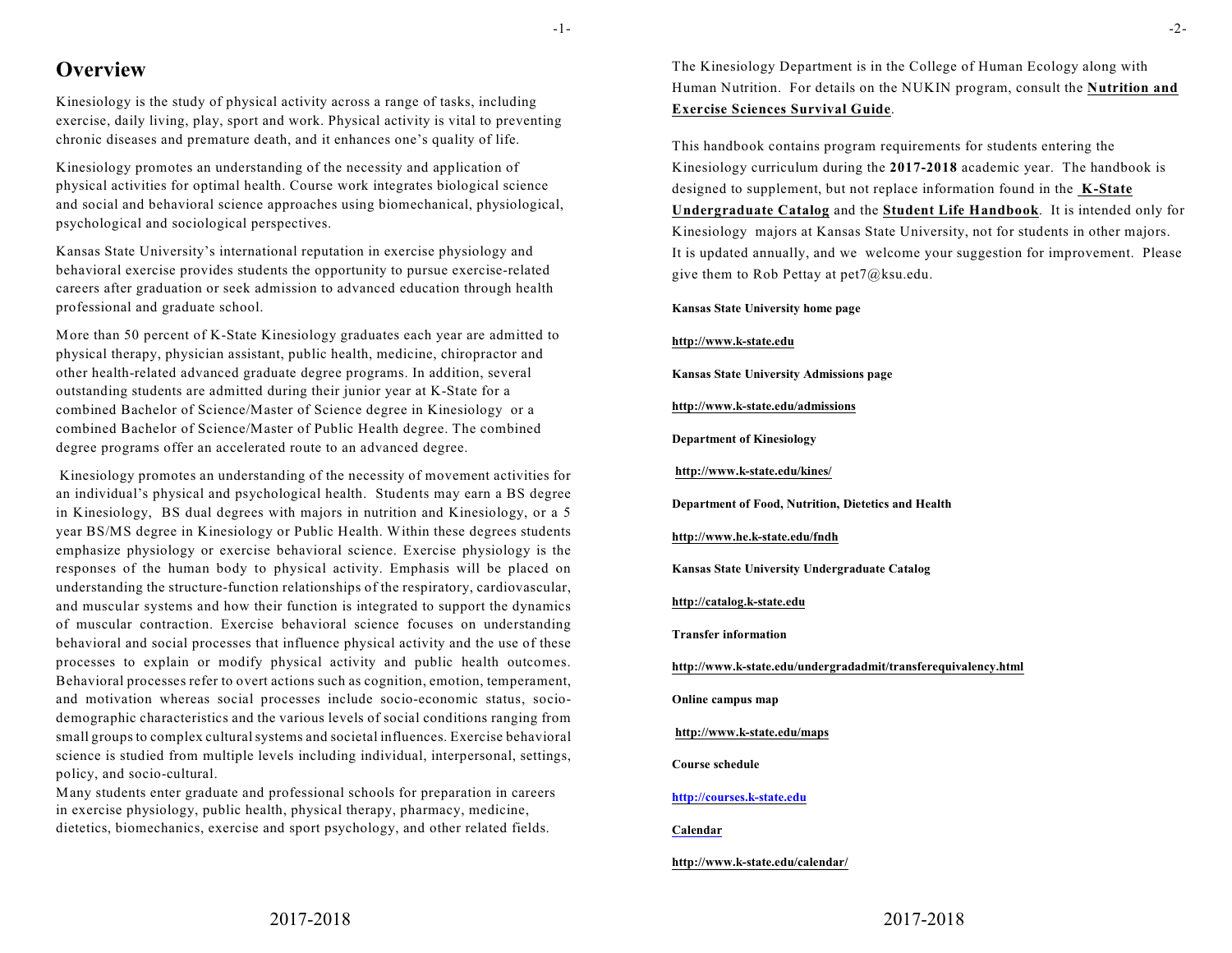# **YOUR FIRST SEMESTER**

If you have been admitted as a new freshman, you will probably meet with your assigned advisor in June to determine a semester schedule and enroll for FALL courses. A typical schedule for a freshman in Kinesiology would be:

| <b>KIN 220</b>  | 4 credits | Biobehav Basis of Ex   |
|-----------------|-----------|------------------------|
| <b>FNDH 132</b> | 3 credits | <b>Basic Nutrition</b> |
| <b>ENGL 100</b> | 3 credits | Expos Writing I        |
| <b>MATH 100</b> | 3 credits | College Algebra        |
| PSYCH 110       | 3 credits | General Psychology     |
|                 | 16        |                        |

The Kinesiology degree can be completed in multiple ways, students will follow a general outline of courses, but enrollment is dependent on availability of courses. A total of 12 credits is a considered a full-time student. It is practical to keep enrollment between 12 and 16 hours when beginning college. To complete a 120 hour degree, a student would need to complete 30 credits per year to graduate in 4 years.

Because freshman enroll after continuing KSU students, some courses and sections will be closed. A continually updated list of closed KSU courses are on the web at http://courses.k-state.edu.

# **WHAT CAN I DO WITH A DEGREE IN KINESIOLOGY?**

Many studies have concluded that a college degree in any major is an asset in many ways later in life. Most of the degrees offered in the College of Human Ecology are professional degrees. One of the requirements of a professional degree is a concentration of work in one specific area known as a major. In most cases, students naturally select an area of interest in which to major and, of course, it makes sense that this leads to a related employment situation in the future. Thus the question, what can I do with a degree in Kinesiology?

Kinesiology is a degree with a focus on developing intellectual skills such as critical analysis, effective communication, and creativity.

The Kinesiology program provides you with knowledge, skills, and expertise required for advanced training in many areas such as physical therapy, occupational therapy, exercise management, medicine, and fitness. A NUKIN degree also qualifies you for other career possibilities in areas such as dietetics and sports nutrition. Consult the **Nutrition and Kinesiology Survival Guide** for further information about opportunities related to the NUKIN degree.

A list of occupations in the broad field of Kinesiology is provided on the next page. Of course, many of these occupations require additional programs of study, special training, and or certification. A list of many certification and training programs, and contacts is provided in this handbook. Occupations with an asterisk (\*) were listed in a survey of Kinesiology graduates.

Wellness centers, YMCA, and KSU's Career Center offer a number of programs and services designed to help you plan your career, including workshops and placement services after graduation. For more information, call (785) 532-6506, or stop by the Career Center in the Berney Family Center or visit the website at **http://www.k-state.edu/careercenter/**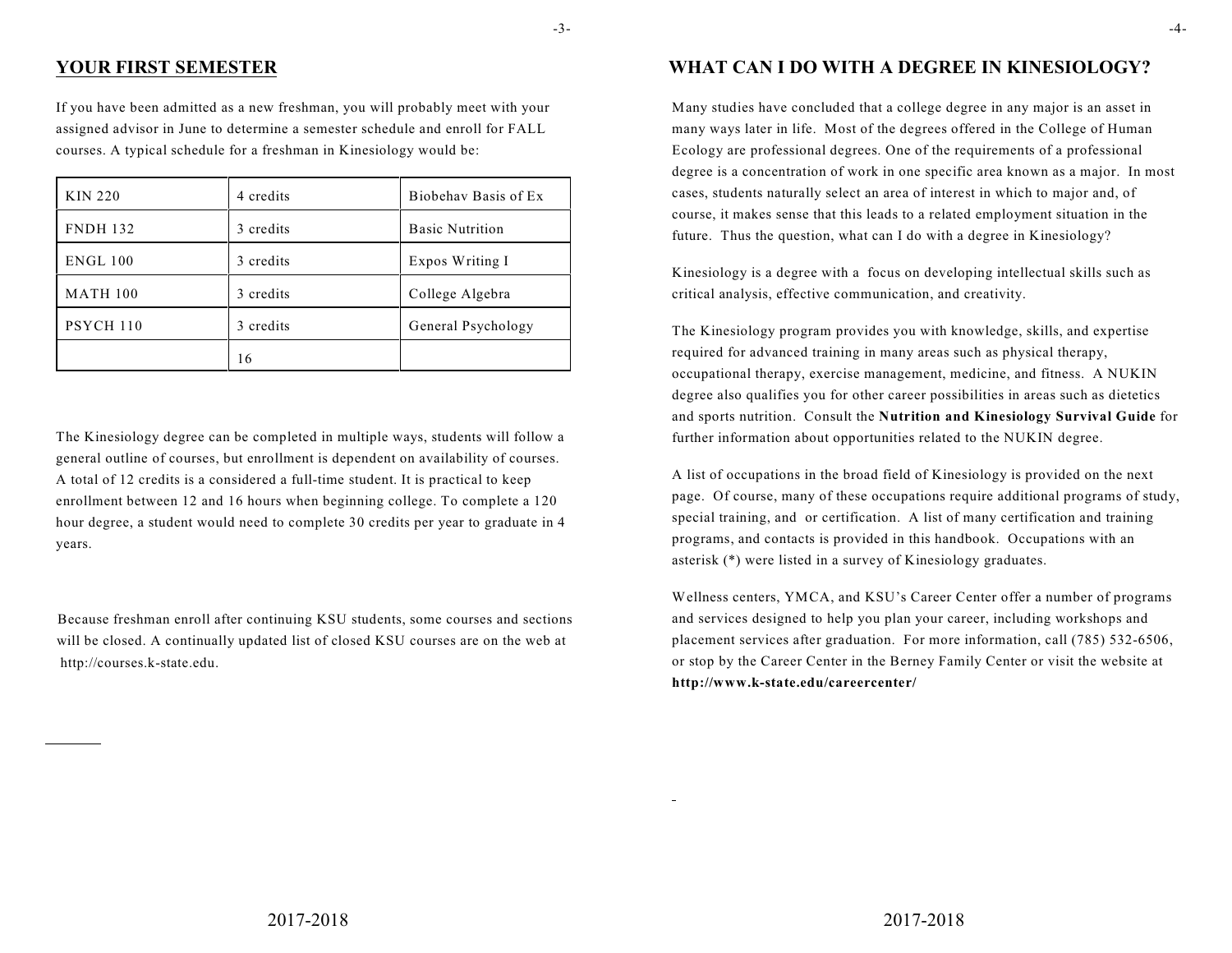| Jobs with B.S./ B.A.               | Sports Studies                | Physical Ed/Special Pop.        | Physical Education          |
|------------------------------------|-------------------------------|---------------------------------|-----------------------------|
| Allied Health                      | *Strength & Conditioning      | Pre-dance Therapy               | *Physical Therapy           |
| Community Recreation               | *Therapy Pool Manager         | Preventative Medicine           | *Physical Therapy/Aid       |
| Applied Physiology                 | Athletic Training             | Private sports/Rec. clubs       | *Physician's Assistant      |
| <b>Aquatics Director</b>           | <b>Masters education</b>      | Preventative Medicine           | Physical Activity Promotion |
| Ergonomics                         | College Teaching              | Private Sports/Rec Clubs        | Psychomotor Therapy         |
| Exercise Program Admin.            | Dentistry                     | Public Health Employee          | Psychiatric Medicine        |
| Camp Director                      | <b>Biomedical Engineering</b> | Recreation Administration       | Recreational Therapy*       |
| <b>Exercise Rehabilitation</b>     | <b>Biomedical Science</b>     | Recreation Leadership           | Rehabilitation Specialist   |
| Exercise Physiologist              | Cardiac Rehabilitation        | Recreation and Leisure          | Sport Psychology            |
| Fitness Specialist                 | Cardiac Ultrasound Tech.      | Recreation and Parks            | Sport Science               |
| Gerontology                        | General Medicine              | *Research Assistant             | Sport Sociology             |
| Coaching                           | Chiropractic                  | School Based Wellness           | Surgeon's Assistant         |
| Corporate Fitness/Wellness         | Clinical Medicine             | Sports Equipment                | Surgical Technician         |
| Health ClubEmployee                | Graduate School Research      | Sports HealthSports Information | Sports Journalism           |
| Health Club/Management             | Medical Lab Technician        | Sports Management               |                             |
| Health Promotion                   | Medical Technology            | Sports Medicine                 |                             |
| Health Education                   | Nursing                       |                                 |                             |
| Health Fitness Management          | Nutrition Science             |                                 |                             |
| Health Records                     | *Occupational Therapy         |                                 |                             |
| Health and Wellness                | *Orthopedic Assistant         |                                 |                             |
| Health Administration              | Orthopedic Medicine           |                                 |                             |
| <b>Industrial Fitness Programs</b> | Osteopathic Therapy           |                                 |                             |
| Medical Assistant                  | Osteopathy                    |                                 |                             |
| Manager-Recreational               | Pharmacology                  |                                 |                             |

2017-2018

2017-2018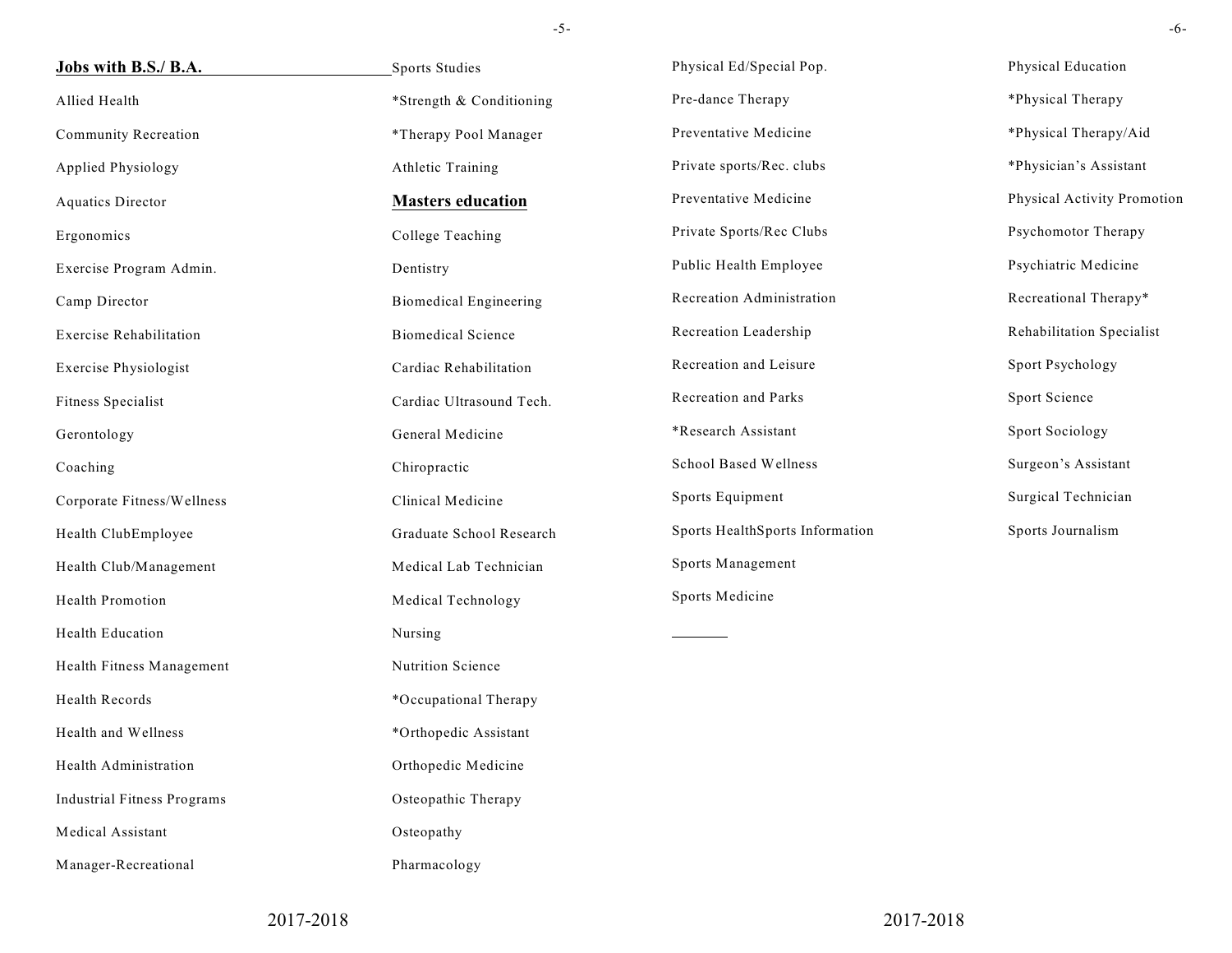# **ASSIGNMENT OF ADVISORS**

Each student in the Department of Kinesiology will work with an Undergraduate Advisor on scheduling of courses, the drop/add procedure, transfer of credit, and graduation application. The Undergraduate Advisor will provide advising for all Kinesiology majors. You are encouraged to visit with an advisor at any time you feel the need for assistance. Appointments can be made through email or by phone with any of the Kinesiology advisors. All advisors offices are located in the Ahearn complex.

#### **Undergraduate Advising Coordinator**

| Dr. Robert Pettay                 | $pet7@$ ksu.edu        | 532-0710 |          | Gym $111$ |
|-----------------------------------|------------------------|----------|----------|-----------|
| Undergraduate Advisors            |                        |          |          |           |
| Christian Larson                  | $crlarson@k-state.edu$ |          | 532-0698 | Gym $115$ |
| <b>Pre-Health Advising (PHPP)</b> |                        |          |          |           |

Students may sign up for advising in the Pre-Health professions at Justin Hall 119. Pre-health advisors assist students in meeting requirements for professional programs, and work with the departmental advisor. You may contact the Dean's office at 532-5500 for more information.

### **STUDENTS RIGHTS AND RESPONSIBILITIES**

Students often don't know where to seek help with tutoring, counseling, legal services, health issues, student government, smoking and alcohol consumption policies, grievance procedures, academic honesty, racial or sexual harassment, and facility use.

This and much more information can be found on the **Student Life Website** at http://www.k-state.edu/studentlife/. The phone number for the Office of Student Life is 785-532-6432.

### **CRISIS SITUATIONS**

Students sometimes find that they need professional help to deal with personal and emotional concerns. The telephone numbers below may be useful:

**For assistance with personal problems, test anxiety, vocational decision making, and study skills:**

University Counseling Services, ECS, 532-6927 (or walk in)

Academic Assistance Center, 101 Holton Hall 532-6492

**For critical emotional problems or severe physical reactions to stress:**

Lafene Student Health Center, 532-6544

Via Christi Hospital Emergency Room, Open 24 hours, 776-2800

Crisis Center, 587-4300

Pawnee Mental Health, 587-4300

**For consultation about appropriate resources for specific problem situations:**

Dean of Student Life Office, 201 Holton Hall,

8:00 a.m. to noon and 1:00 p.m. to 5:00 p.m., Monday-Friday, 532-6432.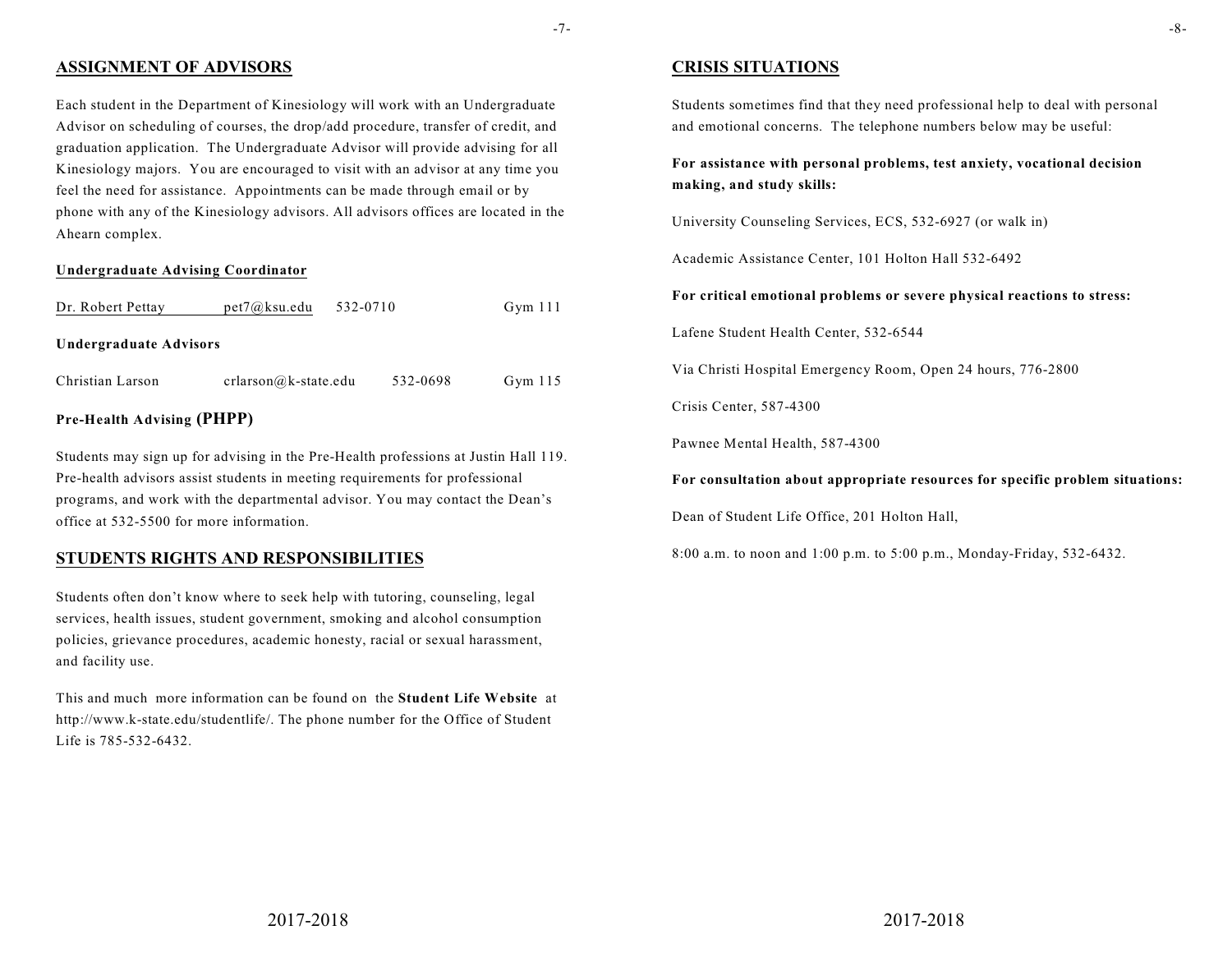#### -9-

## **COURSEWORK CHECKLIST/OPTION SHEET**

A copy of the Fall 2017 checklist is in the center of this booklet. You should have a copy of this checklist and refer to it when planning your courses each semester. The checklist is an important document to ensure that you receive specific coursework during your program. If you are a transfer student, the Human Ecology Deans office will evaluate your transfer courses against this checklist. This checklist is also used to measure progress towards graduation. When you have completed approximately 85 credit hours, the College of Human Ecology staff should complete and send you a Graduation Check against your checklist to see which courses are remaining for you to take (see section on Grad Check).

You can always check your progress towards your degree using the Degree Audit Report located in your KSIS account

If you were admitted during the Fall of 2017, you will follow the Fall 2017 checklist. If you entered this curriculum earlier, you may be using an older curriculum checklist. This manual is written assuming that you will follow the Fall 2017 curriculum.

Incoming **transfer students** often have questions about transferring their courses into this curriculum (e.g. which courses will transfer, maximum number of credits that will transfer, course evaluation process). Information can be conveniently accessed on the web at:

http://www.k-state.edu/undergradadmit/transferequivalency.html

### **COURSE SEQUENCE**

Some professional courses are only offered **once** a year. This makes planning more difficult, especially if those courses have several prerequisites. Your professional courses and their prerequisites are described in the last pages of this manual.

### **WHOM TO SEE ABOUT WHAT**

| Department Head                                                              | Dr. Harms   |
|------------------------------------------------------------------------------|-------------|
| Coordinator of Graduate Program                                              | Dr. Barstow |
| Coordinator of Undergraduate Program and Special Studies                     | Dr. Pettay  |
| Coordinator of Undergraduate Advising                                        | Dr. Pettay  |
| Coordinator of Internship and Practicum in Exercise Sciences Lauren McDaniel |             |
| Kinesiology Student Association Advisor                                      | Dr. Pettay  |
| Kinesiology Ambassadors                                                      | Dr. Pettay  |

### **TEXTBOOKS**

The primary bookstore for course textbooks is in the K-State Union (on campus). Students can view required textbooks for courses in their KSIS account.

### **PROFESSIONAL ACTIVITIES**

# **Student Interest Groups and Organizations**

Student interest groups most directly related to your major are described below.

**The Kinesiology Student Association (KSA)** Is the undergraduate student organization within the Department of Kinesiology. The objective of the organization is to advance the interests of Kinesiology; to foster a spirit of loyalty, friendship, & cooperation among students in this field of academic study; & to prepare students through experiences & responsibilities for a career in the area of Kinesiology. Student must attend a minimum of three meetings to be considered a member. Meeting are generally held on the first Tuesday of every month. KSA activities are posted on a bulletin board in the student lounge in Ahearn Gymnasium 13. KSA information is available on the web at http://www.k-state.edu/kines/ksa/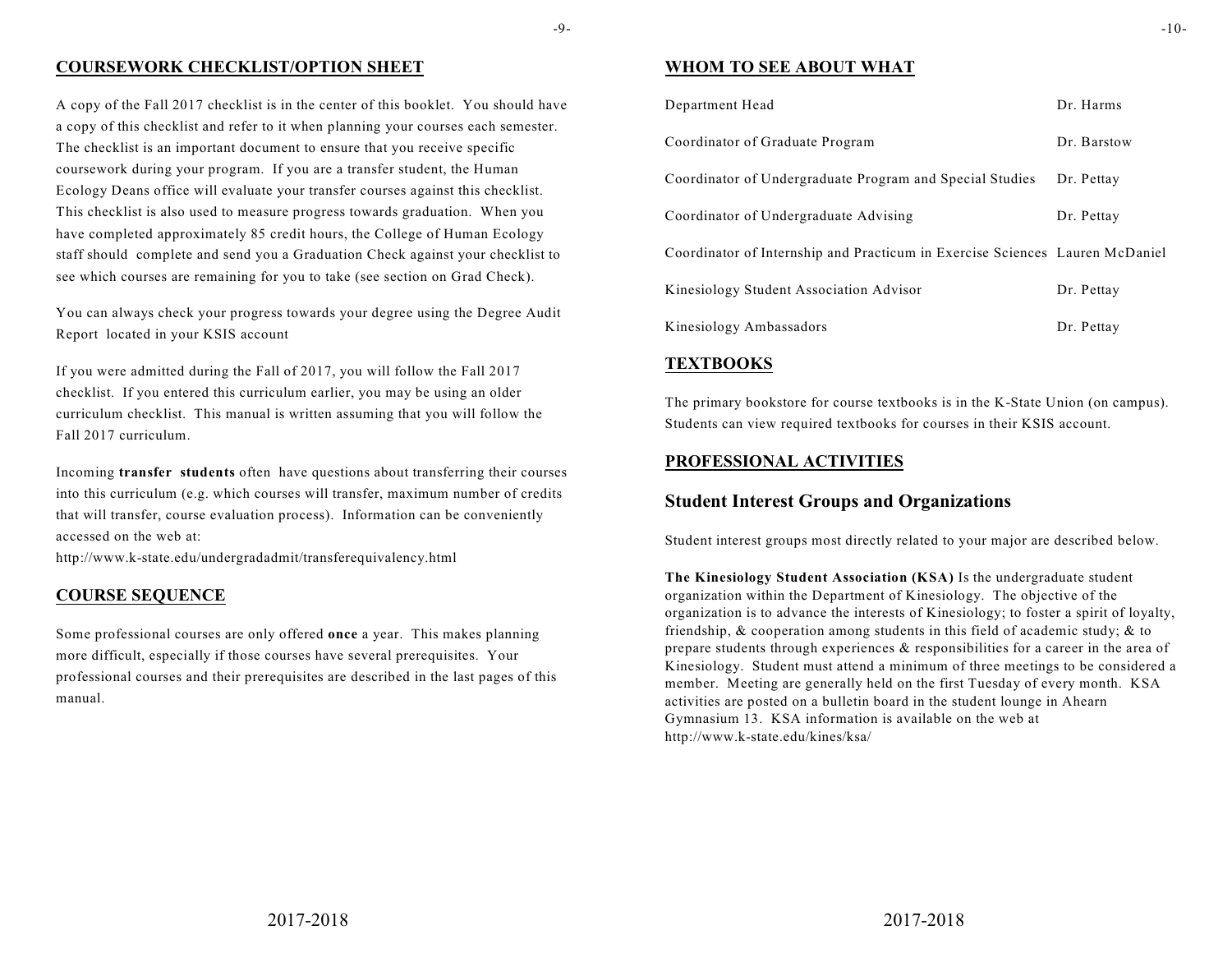-11-

**Kinesiology Ambassadors:** Kinesiology Ambassadors are selected from applications by the Undergraduate Council. Ambassadors serve a number of duties in the department assisting with departmental events, visiting students and also meets periodically with the department as needed to discuss student concerns, ideas, recommendations, issues,  $\&$ /or complaints relating to the department academic program, mission, & activities. Meetings may be called by any committee member or by the department head.

**Health and Nutrition Society**: (HNS) is the undergraduate student organization in the Department of Human Nutrition. The HNS meets to discuss upcoming events, field trips, and money-making ventures. Invited speakers provide information regarding student internships and jobs. The group is open to all students and faculty in Human Nutrition. Notices regarding this group are posted on the bulletin board next to JU 144. Currently Brian Lindshield is the faculty advisor for this group (blindsh@ksu.edu)

**The Student Dietetic Association (SDA)** Is the undergraduate organization for students interested in the dietetic profession. SDA meets monthly to discuss upcoming events and organize club activities. Invited speakers provide information on career opportunities. Information regarding SDA is posted on the bulletin board across from JU 150. See http://www.k-state.edu/sda

**K-State Interest Groups and Organizations** K-State has over 200 campus-wide interest groups & organizations that you can join. You can find out about these at the Student Government office located in the basement of the Union or by accessing the web at this address: http://www.k-state.edu/Directories/orgs.html.

#### **Recommended Professional Service Activities**

Member of sport clubs–soccer, cheerleader, gymnastics, etc.

Coaching experiences–American Legion baseball, summer softball leagues, etc.

Lab work–assist with Department research projects or graduate student research

Life guarding or officiating–recreation programs, high school, etc.

Intramural participation

Community service programs &/or projects

Campus Service Societies–Spurs, Mortar Board, etc.

#### **Shape America:Society of Health and Physical Educators**

**(AAHPERD)** (703) 476-3400 http://www.shapeamerica.org

1900 Association Drive

Reston, VA 20191

**American College of Sports Medicine (ACSM)**

Box 1440

Indianapolis, IN 46206

(317) 637-9200 http://www.acsm.org

**Central States Chapter of American College of Sports Medicine (CSC-ACSM)**

(573)-651-2396 www.centralstatesacsm.org

**National Athletic Trainer's Association** (214) 637-6282

1620 Valwood Parkway Suite 115

Carrollton, TX 75006 http://www.nata.org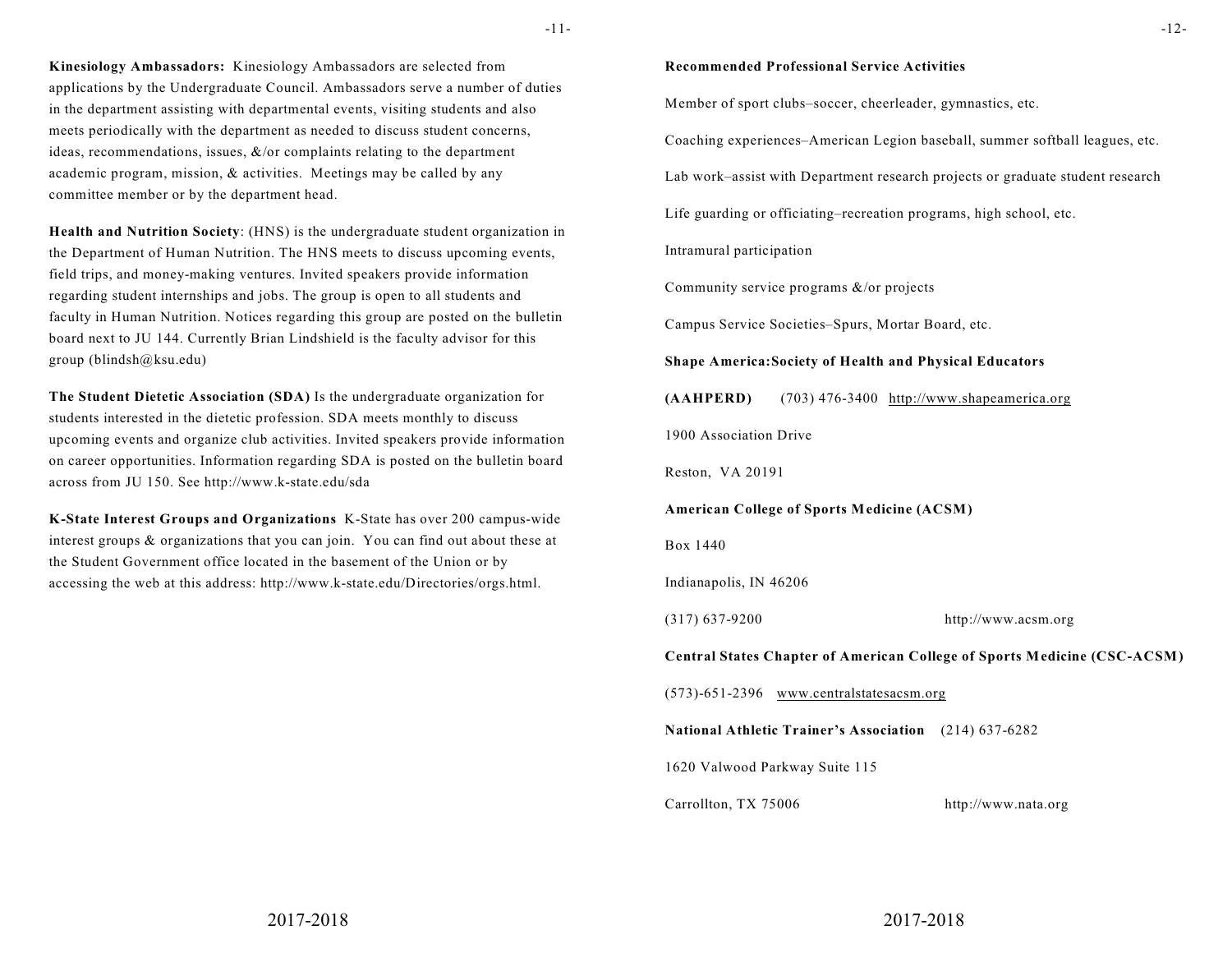### **National Strength and Conditioning Association (NSCA)**

1885 Bob Johnson Drive

Colorado Springs, CO 80906

(800) 815-6826 http://www.nsca.org

**American Physical Therapy Association** (703) 684-2782

1111 N. Fairfax Street

Alexandria, VA 22314 http://www.apta.org

**American Public Health Association** http://apha.org

8001 Street NW

Washington, DC 20001

**National, Regional, and State Professional Organizations** In addition to the aforementioned department organizations, students are encouraged to join professional organizations, attend annual meetings, & run for office. The department's home page has the website for these organizations.

### -14-

### **UNDERGRADUATE DEGREE REQUIREMENTS**

#### **Bachelor of Science**

A Bachelor of Science (B.S.) degree in Kinesiology may be earned by completing the 18 hour lower level core & a minimum of 18 hours in Kinesiology courses listed at the 300 level beyond the core, with one exercise physiology course and one exercise behavioral course and four upper level Kinesiology electives above 300 level, one of which must be another 600 level course for a total of 36 hours, plus a 3 hour professional course in Human Nutrition: FNDH 132. **A minimum grade of "C" & GPA of 2.2** are required for all Kinesiology courses meeting degree requirements. **In addition, students must complete general university requirements in written and spoken communication plus Human Ecology general requirements.**

Students must complete at least **45 total credit hours above 300 level courses** in order to receive a degree.

#### **Coursework Descriptions**

The checklist/option sheets should be used as your guide to selection of specific courses. General descriptive notes for each category of courses follow.

### **Communications**

Kinesiology students are required to take two semesters of English composition. ENGL 100 is typically taken during the Freshman year, & ENGL 200 during the Sophomore year. Students may take either COMM 105 (2cr) or COMM 106 (3cr). If you are also a pre-health professions major, (e.g. pre-med or pre physical therapy) you should take COMM 106.

### **Humanities**

Students are required to complete the 6 hours of humanities for Human Ecology. The humanities courses selected should be from the "allowed list" from the College of Human Ecology

#### **Social Sciences**

Students usually take PSYCH 110 & SOCIO 211and ECON 110 during their freshman year. PSYCH 110 and SOCIO 211 are prerequisites for Kin 345 and require a grade of C or better.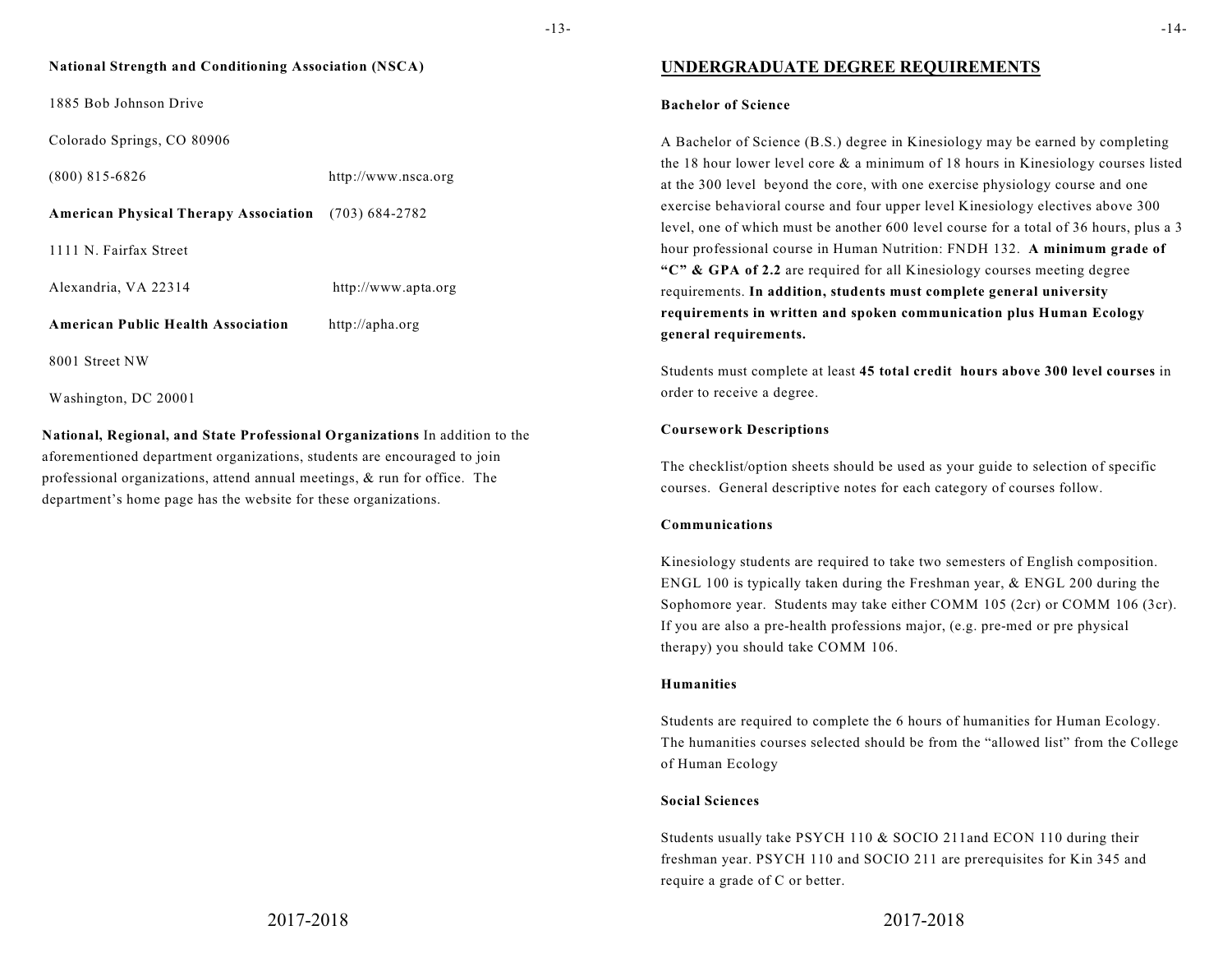#### **Basic Nutrition.**

FNDH 132 is a required professional course for the Kinesiology major and requires a grade of C or better.

#### **Integrative Human Ecology Course (1 hour)**

All students must complete GHNE 210, a 1 hour orientation course in the college

#### **Physics/Biological Sciences**

Students must take BIOL 198, BIOL 340 Human Body or Kinesiology 360 Anatomy and Physiology, and either BIOCH 265, or any Chemistry or Physics course offered by the University that includes a lecture and a lab. **A minimum of 8 hours of Anatomy and Physiology at a C or higher level** is required to take KIN 335, and Kin 335 is a prerequisite for all upper level physiology based courses.

Kinesiology majors who are also pursuing the pre-medicine or pre-physical therapy option typically have to take more comprehensive science courses than those listed on the KIN checklist. Please see your PHPP advisor each semester to receive updated information on these requirements.

#### **Quantitative Reasoning**

Students can meet the quantitative requirement for the college by completing a combination of at least one of each of the following: (MATH 100 or MATH 150 or MATH 220), (STAT 325 or STAT 340), and (CIS 101-104 or CIS 111).

#### **General Education Requirements- K-State 8**

The K-State 8 general education program helps students widen their perspectives, explore relationships among subjects and build critical and analytical thinking skills. K-State 8 exposes students to a broad range of knowledge in different academic areas. The program shapes well-rounded thinkers and helps prepare students for careers, graduate school and other post-graduate experiences.

Each student must successfully complete credit-bearing courses/experiences to cover all of the K-State 8 areas. A minimum of four different course prefixes (e.g., AGEC, MATH, FSHS) must be represented in the fulfillment of the K-State 8 requirements.

K-State 8 areas include: Aesthetic Experience and interpretive understanding, empirical and quantitative reasoning, ethical reasoning, global issues and perspectives, historical perspectives, human diversity within the U.S., natural and physical sciences, and social sciences. Additional information about K-State 8 can be found at http://www.k-state.edu/kstate8/

Major points in K-State 8

>All 8 areas must be met

>A minimum of 4 different course prefixes (Biol, Socio...) must be represented

>A course tagged in 2 areas may count in both areas (Music 170)

#### **Transfer Students and K-State 8**

Transfer students will be required to cover all eight (8) of the K-State 8 areas.

When Kansas State University has an articulation agreement with a transfer institution, we will rely on that agreement to determine which K-State 8 area(s) transfer credit(s) could cover. For example, when a K-State course is tagged for one or two areas, then the "equivalent" course from another institution would be tagged for the same one or two areas.

The student's dean's office will determine — on a case by case basis — which K-State 8 area(s) can be allocated to a non-equivalent transfer course. [The K-State 8 College Council determined this procedure for use during the first year of The K-State 8 implementation. The decision will be revisited after the first year.]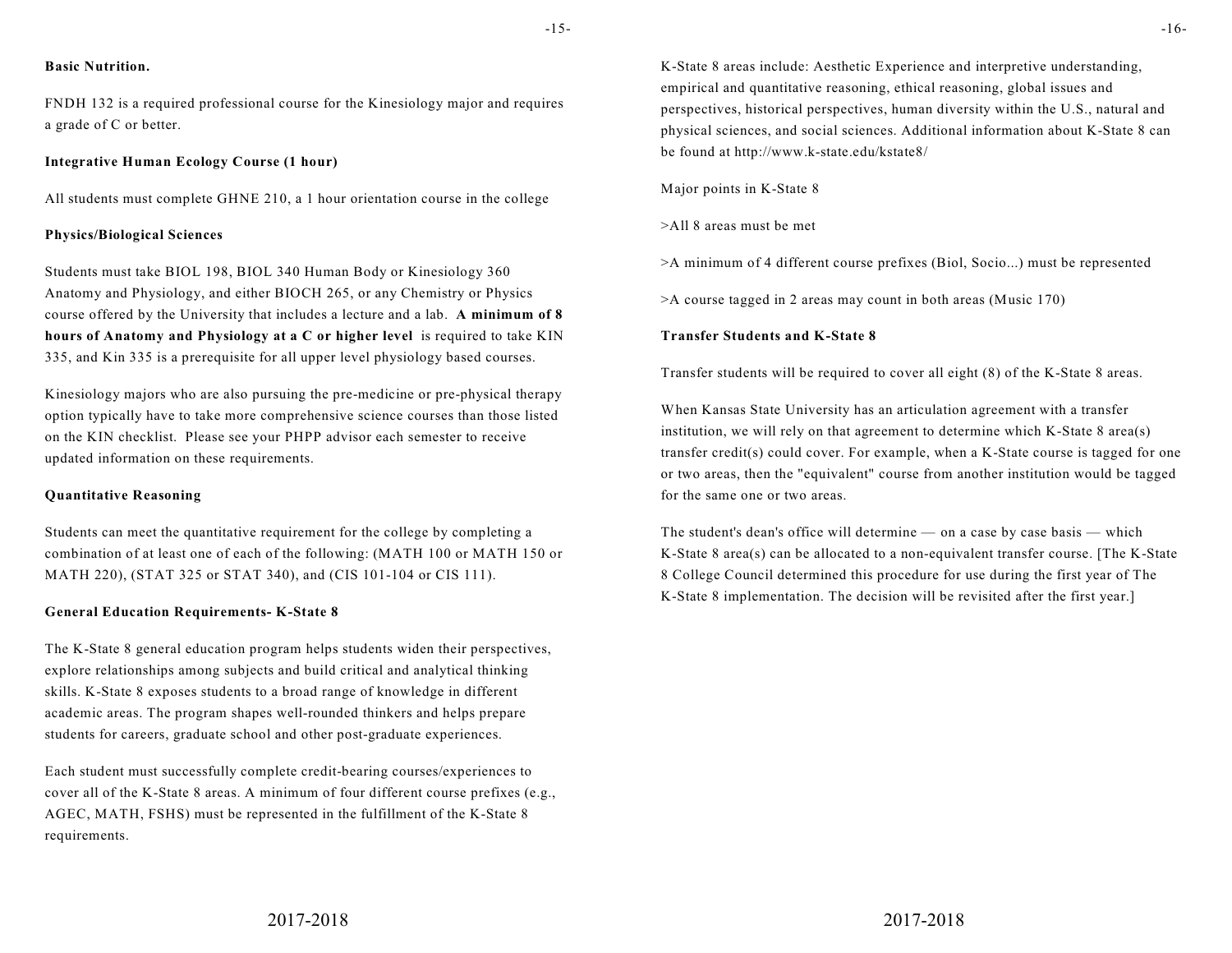-17-

#### **Upper level Core (18 hours)**

Students must complete one of the listed exercise physiology courses, one of the listed exercise behavioral courses and four upper level (above 300 level) Kinesiology electives one of which must be above 600 level for a total of 18 hours.

#### **Exercise Physiology (One course - 3 hours)**

#### **Exercise Behavioral Science (One course- 3 hours)**

| KIN 600 |  |
|---------|--|
| KIN 602 |  |
| KIN 612 |  |
| KIN 614 |  |
|         |  |

**Kinesiology Electives Hours -** *(12 hours above 300 level of Kinesiology courses, one of must be at least 600 level\*)*



 **Total 18 hours**

**Elective hours may include additional courses from either emphasis area, Kinesiology courses not included in major areas, practicums, independent study, and internship hours.** 

# **Kinesiology Courses** These are regarded as your "professional" courses & appear in the right hand column of your checklist. Descriptions of Kinesiology courses & the semester when they are offered appear in the Undergraduate Catalogue. As you plan your schedule be aware that some courses are offered twice a year & other courses are offered only once a year. This can make the coordination of your schedule more difficult, especially since many courses have prerequisites. Plan ahead in developing a sequencing strategy that will work for you. Information regarding courses, programs, & faculty for the Kinesiology department is on the World Wide

**K-STATE 8 General Education Requirements**

\_\_\_\_\_\_\_\_\_\_\_\_\_ 1. Aesthetic experience

\_\_\_\_\_\_\_\_\_\_\_\_\_ 5. Historical perspectives

Math 100 2. Empirical/Quantitative Kin 310 3. Ethical Reasoning

Socio 211 6. Human Diversity

Psych 110 8. Social Sciences

Econ 110 4. Global issues and Perspectives

Biol 198 7. Natural/Physical Sciences

Each student must successfully complete credit-bearing courses/experiences to cover all of the K-State 8 areas. Some of these may be covered by your required major. At least 4 different prefixes (e.g. BIOL, SOCIO, ECON, HN) must be represented in the 8 areas below to fulfill the K-State 8 requirements

# Web at: **http://www.ksu.edu/kines/**. **KINESIOLOGY CURRICULUM**

#### **Kinesiology Lower Level Core (18 hours)**

| KIN 220 |  |
|---------|--|
| KIN 310 |  |
|         |  |
|         |  |
|         |  |

### 2017-2018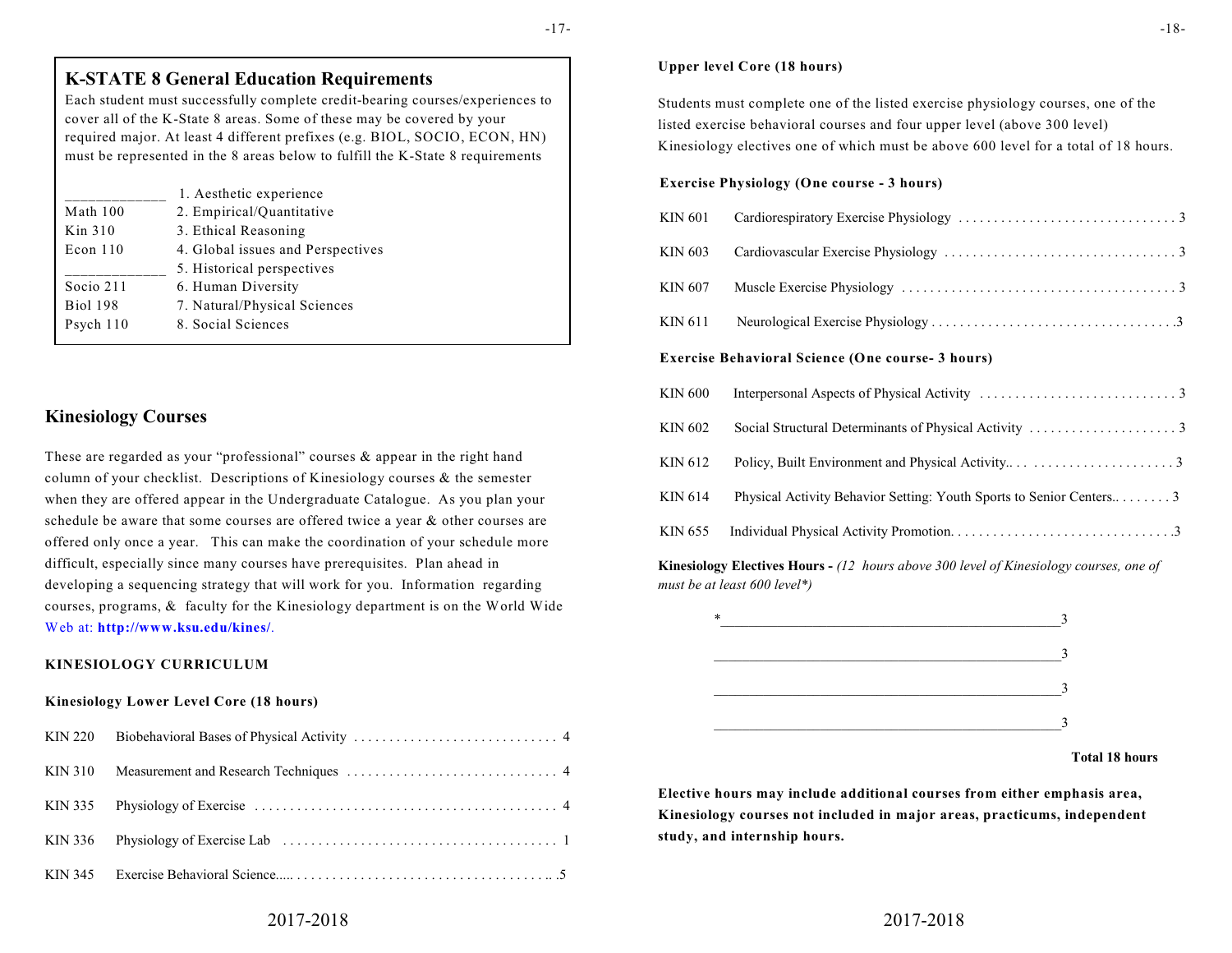#### **Pre-Health Professions** *(e.g. Pre-Med, Pre-Physical Therapy)*

Kinesiology students who are interested in applying to health professional programs should consult advisors in the Pre-Health Professions Program (PHPP) in the Human Ecology Dean's office at Justin Hall 119. These advisors can give you a list of required courses for admission & answer question related to each program.

If you have decided on pursuing this option, you should formally add the appropriate major to your curriculum. Any freshman may declare PHPP. You must achieve a 3.0 GPA or higher (at K-State & all courses attempted at colleges or universities) to declare  $\&$  stay in the Pre-Health Professionals Program. Have the Human Ecology Dean's office fill out a curriculum change form that adds the appropriate option. You will have two advisors: one each in KIN & PHPP.

Many Kinesiology students have successfully incorporated the pre-med or prehealth course requirements into their curriculum. Generally, they take more comprehensive science & mathematics courses than those listed on the KIN option sheet.

#### **NATIONAL CERTIFICATIONS IN EXERCISE AND FITNESS**

Students may elect to supplement their academic training with national certification in a specific area. Becoming certified in your specialty is often desirable because it verifies your understanding of the practical application of exercise design, testing, prescription, & proper administration for the general public. Certification may improve your attractiveness to employers & clients & may also make you eligible for insurance reimbursement. Most certifications listed below require an exam fee at scheduled sites. Workshops are sometimes available. Some certifications have prerequisites, e.g., CPR, practical experience, academic training, &/or a B.S. or B.A. degree. Interested students should contact the certifying organizations below or others for additional information & updates.

| Organization                                                               | Website                  | Certification                                                                                                                   | Candidate                                                                                                             |
|----------------------------------------------------------------------------|--------------------------|---------------------------------------------------------------------------------------------------------------------------------|-----------------------------------------------------------------------------------------------------------------------|
| ACE-American Council on<br>Exercise, founded 1985                          | acefitnessorg            | Personal Trainer, Group<br>Fitness Instructor, Clinical<br>Exercise Specialist, Health<br>Coach. Peer fitness trainer           | Any trainers providing one-on-<br>one instruction                                                                     |
| <b>ACSM-American College</b><br>of Sports Medicine, founded<br>1954        | acsm.org                 | Personal Trainer, Group<br>Fitness Instructor, Clinical<br>Exercise Specialist,<br>Registered Clinical Exercise<br>Physiologist | Personal trainers, fitness<br>consultants, & health/fitness<br>pros                                                   |
| AFAA-Athletics & Fitness<br>Assoc. of America, founded<br>1983             | afaa.com                 | Personal Trainer, Group<br><b>Exercise Instructor</b>                                                                           | Fitness pros who work one-on-<br>one w/ clients in various<br>settings                                                |
| CIAR-Cooper Institute for<br>Aerobics Research, founded<br>1970            | cooperinst.org/index.cfm | Certified Personal Trainer                                                                                                      | Personal trainers, health &<br>fitness pros in wellness centers,<br>fitness clubs, govt. agencies,<br>sports medicine |
| <b>IFPA-International Fitness</b><br>Professionals Assoc.,<br>founded 1994 | ifpa-fitness.com         | Personal Trainer (also<br>offered as home study<br>course)                                                                      | Personal Trainers                                                                                                     |
| <b>ISSA-International Sports</b><br>Sciences Assoc, founded<br>1988        | fitnesseducation.com     | Personal Trainer<br>Certified Fitness Trainer                                                                                   | Fitness pros interested in<br>personal training; this is<br>ISSA's "flagship" certification                           |
|                                                                            |                          | (also offered as a home<br>study course)                                                                                        |                                                                                                                       |
| NASM-National Academy<br>of Sports Medicine, founded<br>1987               | nasm.org                 | On-Line certified personal<br>trainer                                                                                           | Personal trainers who want to<br>study at their own pace                                                              |

2017-2018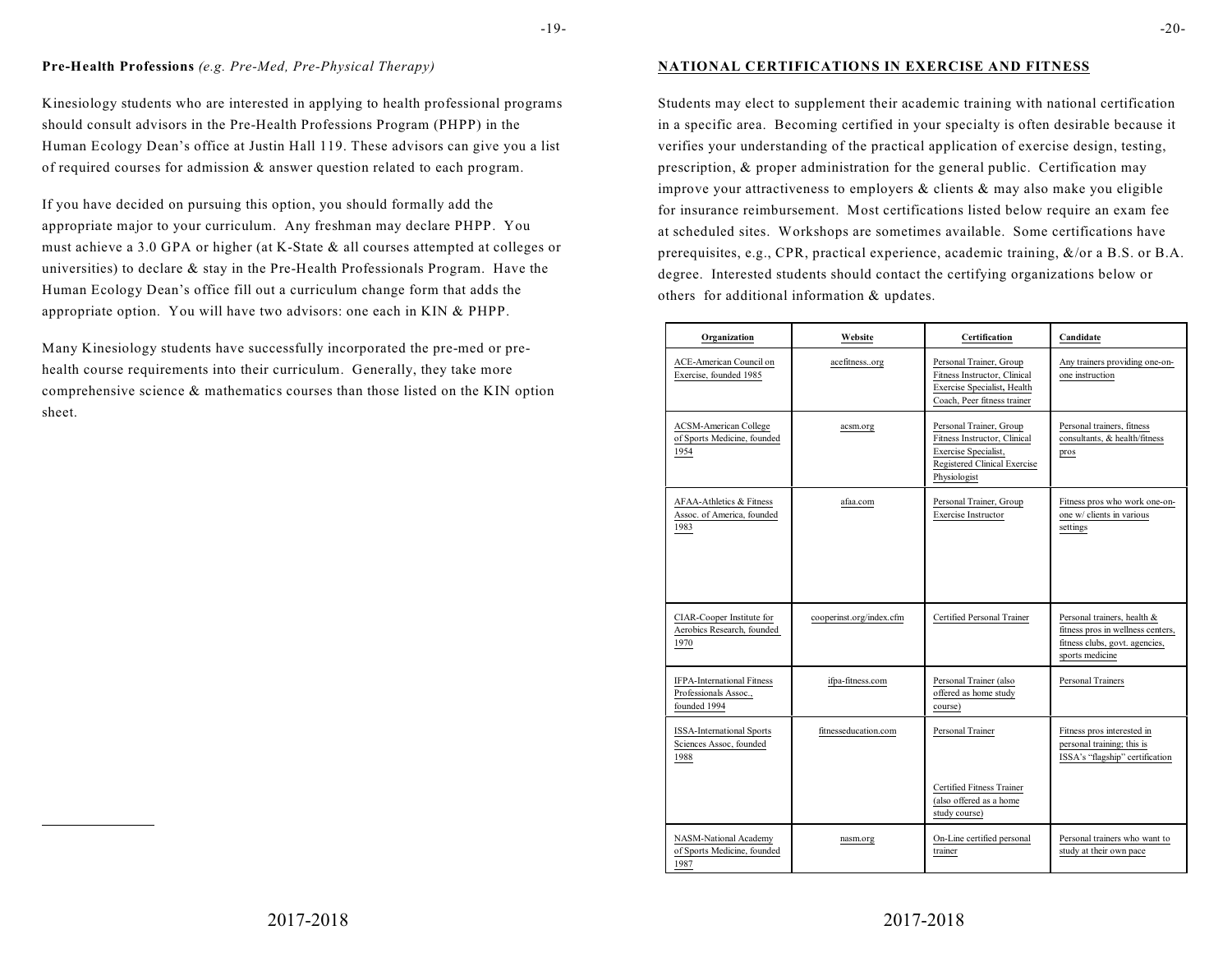| NFPT-National Federation of<br>Professional Trainers, founded 1988          | nfpt.com        | Personal Trainer<br>Certification                                        | Fitness pros who work<br>one-on-one w/ clients in<br>various settings   |
|-----------------------------------------------------------------------------|-----------------|--------------------------------------------------------------------------|-------------------------------------------------------------------------|
| NSCA-National Strength &<br>Conditioning Assoc., founded 1978               | nsca-cc.org     | Certified Personal<br>Trainer, Strength and<br>Conditioning Facilitator, | Fitness pros who work<br>one-on-one with clients<br>in various settings |
| <b>AFPA-American Fitness</b><br>Professionals & Associates, founded<br>1994 | afpafitness.com | Certified Personal<br>Trainer, Fitness<br>Certification                  | Personal Trainers                                                       |
| YMCA-Young Mens Christian<br>Assoc, founded 1844                            | ymca.net        | Variety of Trainings                                                     | YMCA Staff                                                              |

The Kinesiology department has developed advising tracks to assist students who have a specific professional interest. These Sub-Curriculum Guides provide recommended course options for students pursuing different career paths in the following areas:

ACSM Health Fitness Specialist

ACSM/NPAS Physical Activity in Public Health Specialist

ACSM Exercise is Medicine Certification

NSCA Certified Strength & Conditioning Specialist

These guides can be found at :

#### **http://www.k-state.edu/kines/students/undergrad/advising.html**

#### **PUBLIC HEALTH CERTIFICATIONS**

| <b>American Public Health Association</b> | Http://www.apha.org/    |
|-------------------------------------------|-------------------------|
| <b>Kansas Public Health Association</b>   | Http://www.kpha.us/     |
| <b>NSPAPPH</b>                            | Http://www.nspapph.org/ |

### **ACSM/NSPAPPH Physical Activity in Public Health (PAPHS) Certification**

http://www.nspapph.org/index.php?option=com\_content&task=view&id=69&Itemid=

#### **ENROLLMENT PROCEDURES**

### **Early Enrollment and Academic Advising**

All Kansas State University students are encouraged to go through early enrollment to secure places in courses for the next semester. This is typically done in **March/April** for the Fall semester & in **October/November** for the Spring Semester. Students begin planning the next semester's courses as soon as the class schedule appears online in the KSIS system. Students are expected to consult this handbook, the undergraduate catalog, the deans audit in KSIS, & the class schedule to begin planning their course schedule. The deans audit is the computerized database in the KSIS system containing each student's academic record. If you have questions or issues related to your course schedule or degree requirements, contact Dr. Rob Pettay at 532-0710. Kinesiology students must either meet with an advisor or fill out an advising waiver form prior to enrolling. Student athletes & athletic trainers are allowed to enroll early through the Athletic Academic Counseling Office (532-6987).

**All students must consult with an advisor prior to enrollment to get the "Advisor Hold" removed.** Students enrolling for the Spring semester must complete an **Advisor Survey** in KSIS to remove a survey hold. This survey is found in the STUDENT CENTER in the OTHER ACADEMIC box.

### **Practicum/Indendent Study/Internships**

If you plan to enroll in any of the special studies courses or practicum experiences (KIN 430, 463, 520, 596. 597, 599, or 792), you must request instructor permission in advance. **Because KSIS enrollment requires electronic permission to enroll in these courses, you will be unable to enroll in special studies coursework through KSIS until you have contacted the instructor.** Because practicum field experiences usually imply a certain degree of independence, they are usually taken in the junior/senior year after you have completed a significant portion of your courses. The following notes provide details about each experience & how to obtain instructor permission.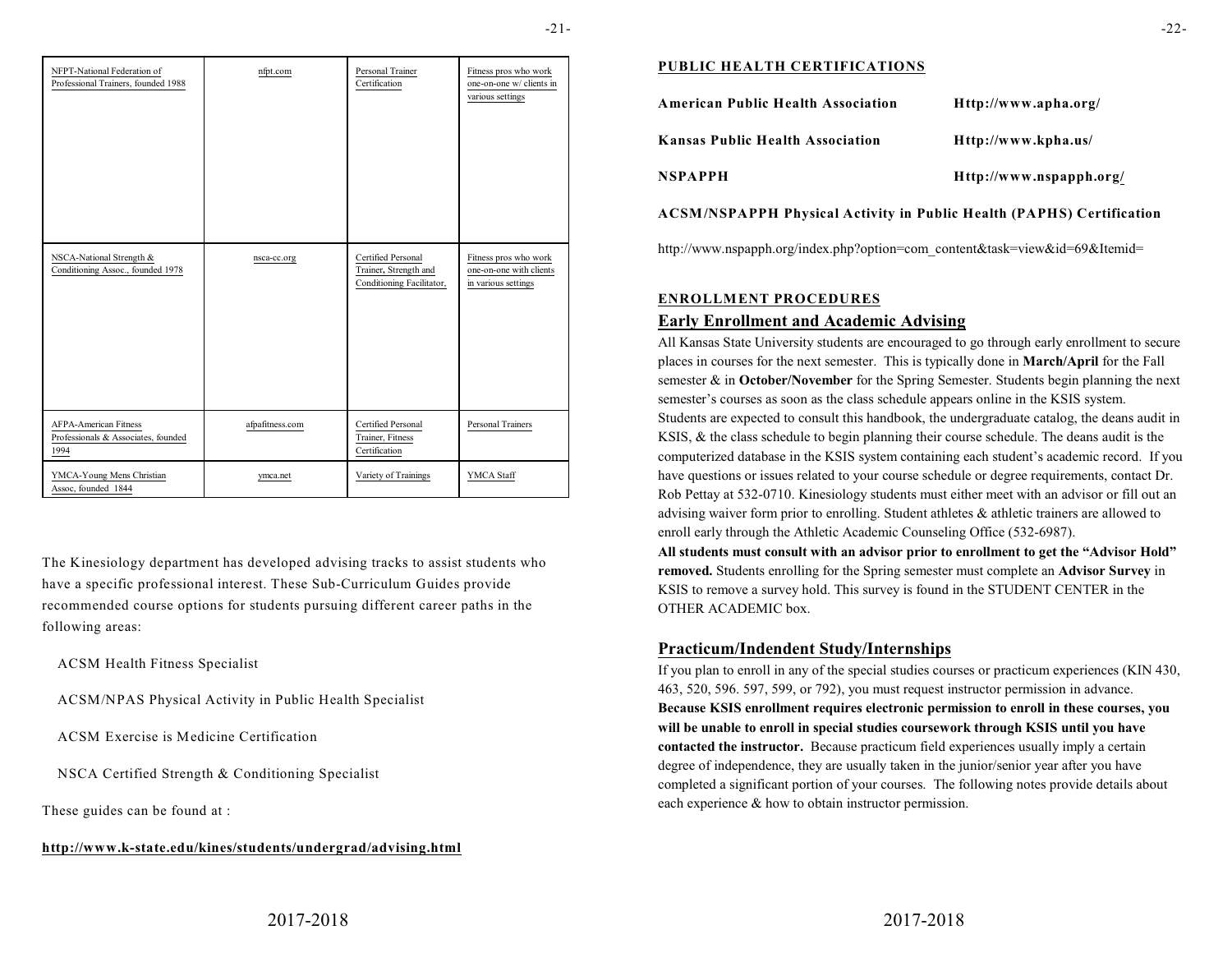**KIN 430** (2cr hrs) - **Practicum in lifetime sports** - involves being the instructor's assistant for one of the lifetime exercise & sport classes. You must have some prior knowledge of the activity  $\&$  sign up for a particular class section. You must sign up for a particular course section. This can be done in Gymnasium 111 beginning a few days before early enrollment begins. Pre-reqs: Junior standing and consent of Undergraduate Coordinator.

**KIN 463** (1 or 2 cr hrs) - **Lab practicum** - involves assisting with the conduct of a KIN 220, 330, or 336 lab. You must have completed the lab before signing up as an assistant. If you sign up for two credit hours, you will be more heavily involved in grading the labs. You must sign up for a particular lab section. This can be done in Gymnasium 111 beginning a few days before early enrollment begins.

**Note: A maximum of 4 credit hours of KIN 430 & 463 may count toward the 36 hour kinesiology course requirements as Kinesiology electives.** Pre-Reqs: Junior standing, successful completion of lab, Undergraduate Coordinator consent.

**KIN 520** - Practicum in exercise science (variable credit)- involves supervised field experience with the L.I.F.E. program or another approved fitness setting in the area. Approximately 50 hours of time commitment is expected for each credit hour. Prior to enrolling for practicum with any agency other than the L.I.F.E. program, you must consult with Lauren McDaniel (lmcdan@k-state.edu) prior to enrollment.

**KIN 596** - (3 credits) Kinesiology 596 is a teaching experience practicum that will allow undergraduate students to assist faculty and students in a course. Students will learn teaching strategies, help prepare content, provide leadership, and guide students towards a successful classroom experience. Pre-Reqs: Junior standing, successful completion of course and instructor permission.

**KIN 597** (variable credit 0-3) - Research Experience in Kinesiology - Exposure to and assisting with current research projects in a laboratory setting in Kinesiology. You must meet with the faculty member whom you will be doing research with and agree on the details of the research. You will be given permission to enroll following consultation with the faculty member with whom you will be working. Pre-Reqs: Consent of Undergraduate Coordinator

**KIN 599** (variable credit) - Independent Study - involves working independently with a faculty member on a project that the faculty member is involved with, or a project that is developed by the student that the faculty member agrees to supervised on an independent basis. Generally, approximately 40 hours of time commitment is expected for each credit hour. You must meet with the faculty member with whom you will be working & agree on details of the project (objectives, activities, outcomes) prior to enrolling. You will be given permission to enroll following consultation with the faculty member with whom you will be working, beginning a few days before early enrollment begins. Pre-Reqs: Consent of Undergraduate Coordinator

**KIN 792** (variable credit) - Internship involves working for an approved health/fitness related agency under departmental supervision. Internships are usually more comprehensive than practice, are designed to further develop jobrelated skills. Internship sites are often located outside the Manhattan area. The internship involves a supervised field experience with an agency that is approved by the department. Usually the student selects an internship of interest, initiates contact with the internship site, & works with the department to make sure that the experiences are appropriate for university credit. Four steps of action are necessary to complete the experience (1)completion of the Agency Acceptance of Intern Form, (2) completion of the placement agreement between the agency, the student, & the university, (3) completion of the weekly intern reports  $\&$  (4) completion of the Intern Evaluation. The first & second forms are filled out by the person in charge of the internship supervisor, the weekly intern reports are filled out by the intern, & the Intern Evaluation is turned in by the supervisor to the department. . Approximately 65 hours of time commitment is expected for each credit hour. Prior to enrolling, you must have permission. Pre-Reqs : Consent of instructor

Contact Lauren McDaniel (lmcdan@k-state.edu) for information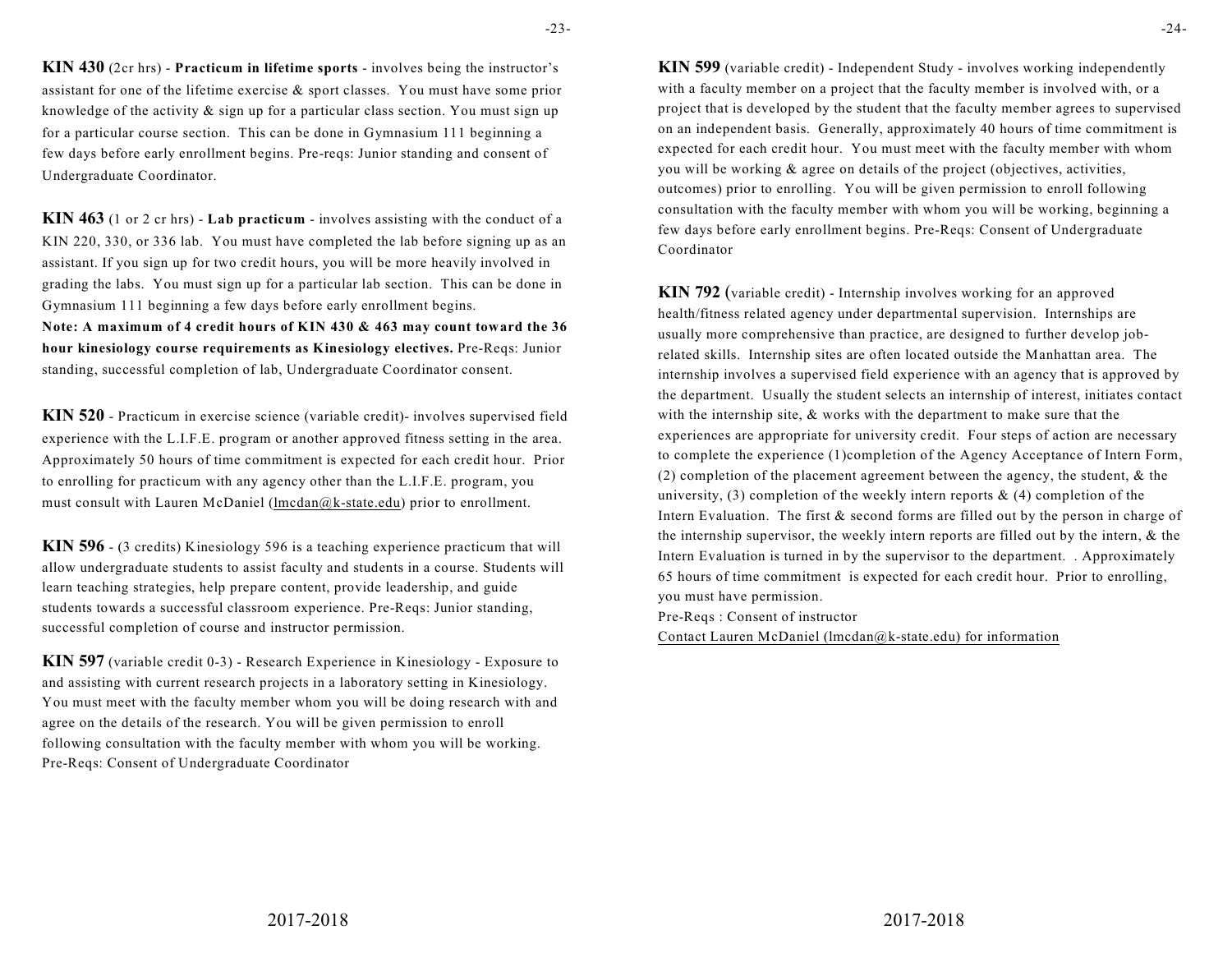## **GENERAL INFORMATION**

#### **Dropping and Adding Classes**

You should drop & add courses as early as possible, because you have to pay tuition fees based on the number of credit hours. Full and partial refunds occur early in the academic semester. Tuition payment & refund policies are outlined in the brochure "Linear Tuition & Campus Privilege Fees" which you can obtain at the Registrar's Office. If you decide to drop or add a course, you should confer with your advisor. The last day for dropping a course without a W being recorded is at the end of the  $25<sup>th</sup>$  day of classes. After the  $10<sup>th</sup>$  week of classes, courses may not be dropped. In cases where courses are shorter than the full semester, deadlines will be applied pro rata. No student may add a course after the first week of classes without the permission of the instructor. Drop deadlines are now available in KSIS.

#### **Credit by Examination**

KSU encourages students to test out of courses if they already have academic knowledge comparable to that gained in collegiate study. KIN students most commonly test out of MATH 100 College Algebra, ECON 110 Macroeconomics, PSYCH 110 Psychology, or SOCIO 211Introductory Sociology, although other courses are available. Information on Credit by Examination can be found at http://www.k-state.edu/testing/creditbyexam/

#### **Courses Nearby - Fort Riley/Wamego**

This section describes two more ways to obtain courses, if you are willing to drive. You can get courses through the Evening College, in the Division of Continuing Education. These courses are offered at night, and come in an 8 week and 16 week format. If you are interested in evening courses, obtain listing form the Division of Continuing Education at 131 College Court Building (532-5566) or visit the website at http://www.dce.k-state.edu/.

Other students drive to Highland Community College in Wamego a few times a week to take courses there. Their web page for K-State equivalencies is at:

### **http://www.ksu.edu/admit/dars/highland\_cc.html**

If you take courses at Highland Community College, you should arrange to have their Registrar's Office send your transcripts to the KSU Office of Admissions after you have completed the courses.

Kansas State and other institutions offer a number of online courses. Online courses at Kansas State can be found on the Global Campus website at http://www.dce.k-state.edu/

### **ACADEMIC PROGRESS REPORTS**

Academic progress reports are provided for first semester freshman whose academic progress is deemed unsatisfactory in one or more classes after the  $7<sup>th</sup>$  week of classes. If you are doing poorly in a specific course or several courses, please meet with your academic advisor to discuss the issue.

# **Off Campus Courses**

Many students take course at other colleges & university over the summer with the expectation that they will transfer back to KSU & fulfill curriculum requirements. Unfortunately sometimes students take courses that are not equivalent (e.g. a 3 credit physiology course instead of Human Body) & therefore not appropriate for the Kinesiology curriculum.

**Which courses to take:** Students in the Kinesiology curriculum are encouraged to take their professional courses during the Fall & Spring, & "save" some of the more flexible courses such as the humanities (fine arts, philosophy, western heritage, literature), social sciences, & international studies overlay for the summer. If you elect to take the humanities courses, be forewarned that not all humanities courses will fulfill these requirements. You may also try to get the natural & physical sciences (e.g. biology, mathematics, etc.) At Kansas community colleges & other universities assuming you follow the procedures below.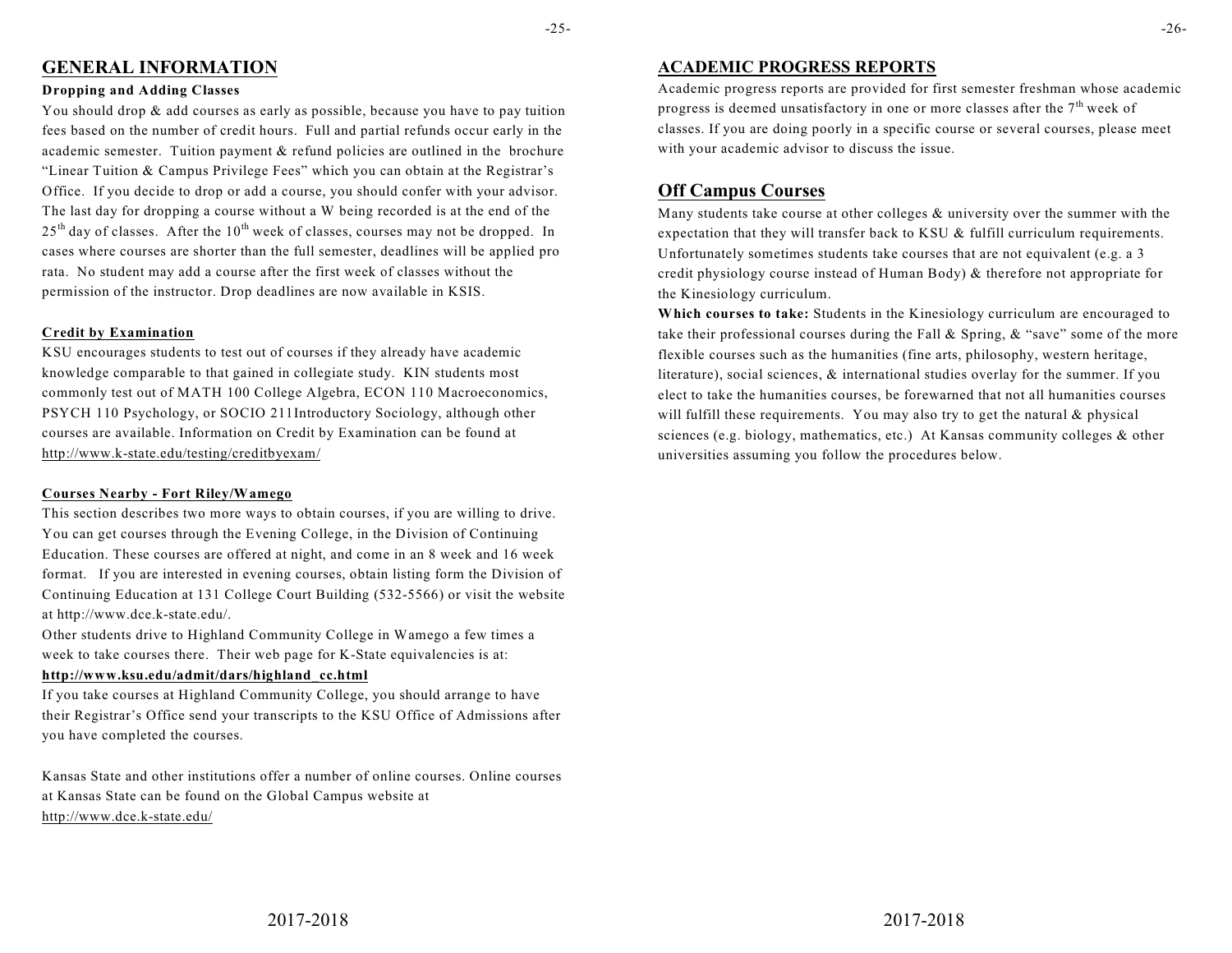-27-

**Making Sure They Transfer:** If you are planning to take off-campus courses (e.g. during the summer) you should FIRST make sure that they will transfer back as KSU equivalent courses needed by your Kinesiology curriculum. The best place to check the courses offering of Kansas community colleges & other regional institutions of on the web at:

http://www.k-state.edu/undergradadmit/transferequivalency.html (you will have to scroll down the document to see the list of over 60 colleges & universities). Click on the college you want  $\&$  the screen will show its course offering on the left side of the screen & its KSU equivalent on the right side. If you see that a course will transfer it is not necessary to obtain further approval - you are assured that it will "count". That web site also lists info on transfer policies. After you have completed an off-campus course you should arrange for the Registrar of that college or university to send your transcripts to the **KSU Office of Admissions**, 119 Anderson Hall, KSU, Manhattan, KS 66506. The course will then be added to your KSU option sheet or checklist.

**Questionable Courses:** The instructions above pertain to course commonly taught at local or regional colleges & are quite straightforward. However, if you are going to take a course at a university or college not listed on the web page - you will have to do more preparation. Obtain a copy of that university's catalog & find courses that have a similar course description, prerequisites, level  $\&$  credits to the one(s) to those listed it the KSU general catalog. Because you are most likely to take courses that are equivalents to those which meet college of Human Ecology requirements, it is suggested that you clear coursework through the Dean's Office first (Justin 119). It would be a good idea to take the catalog along with you.

**Mid-Semester Courses :** KSU Global Campus offers some evening college courses that cover 8 weeks. Some courses start at the beginning of the semester, some begin 8 weeks into the semester

http://www.dce.k-state.edu/courses/eveningcollege

**Study Abroad:** Students studying abroad will meet with a study abroad advisor, then work with their department Undergraduate Coordinator and the Dean's office to verify how courses might transfer into the major.

## **Secondary Majors**

A secondary major is a great possibility often overlooked by most students  $\&$ advisors, but can be worked into the KIN program - if you plan ahead of time. KSU offers a number of secondary majors including: Gerontology, American Ethnic Studies, Industrial & Labor Relations, International Studies, Latin American Studies, South Asian studies, & Women's Studies. Each requires at least 24 hours, but some courses in the KIN program already count towards those requirements, so they can do "double duty". For example, KIN 335 Physiology of Exercise counts towards the secondary major in Gerontology. Additional courses can be taken to fulfill humanities requirements : For the literary or rhetorical arts - ENGL 535 Literature of Aging. For Western Heritage - HIST 520 Death & Dying. One disadvantage is that some courses are offered infrequently (e.g. once every other year), so you will have to watch for them . If you are working toward a secondary major in Gerontology, you can become certified in Long-Term Care Administration. If you are interested in specific requirements for each secondary major, consult the **K-State Undergraduate Catalog** & the program director for that major.

### **Minors**

Undergraduate minors provide students an opportunity to emphasize study in an area outside of their major curriculum. Many students in Kinesiology consider a Business minor, and additional minors are available at Kansas State. A minor typically requires completion of at least 15 designated hours of coursework & is described in the **K-State Undergraduate Catalog**. If you are interested in a minor, contact the specific department for information.

## **Minor in Kinesiology**

A Kinesiology minor allows students who are not Kinesiology majors to gain a general understanding of the necessity of movement activities for physical and psychological health.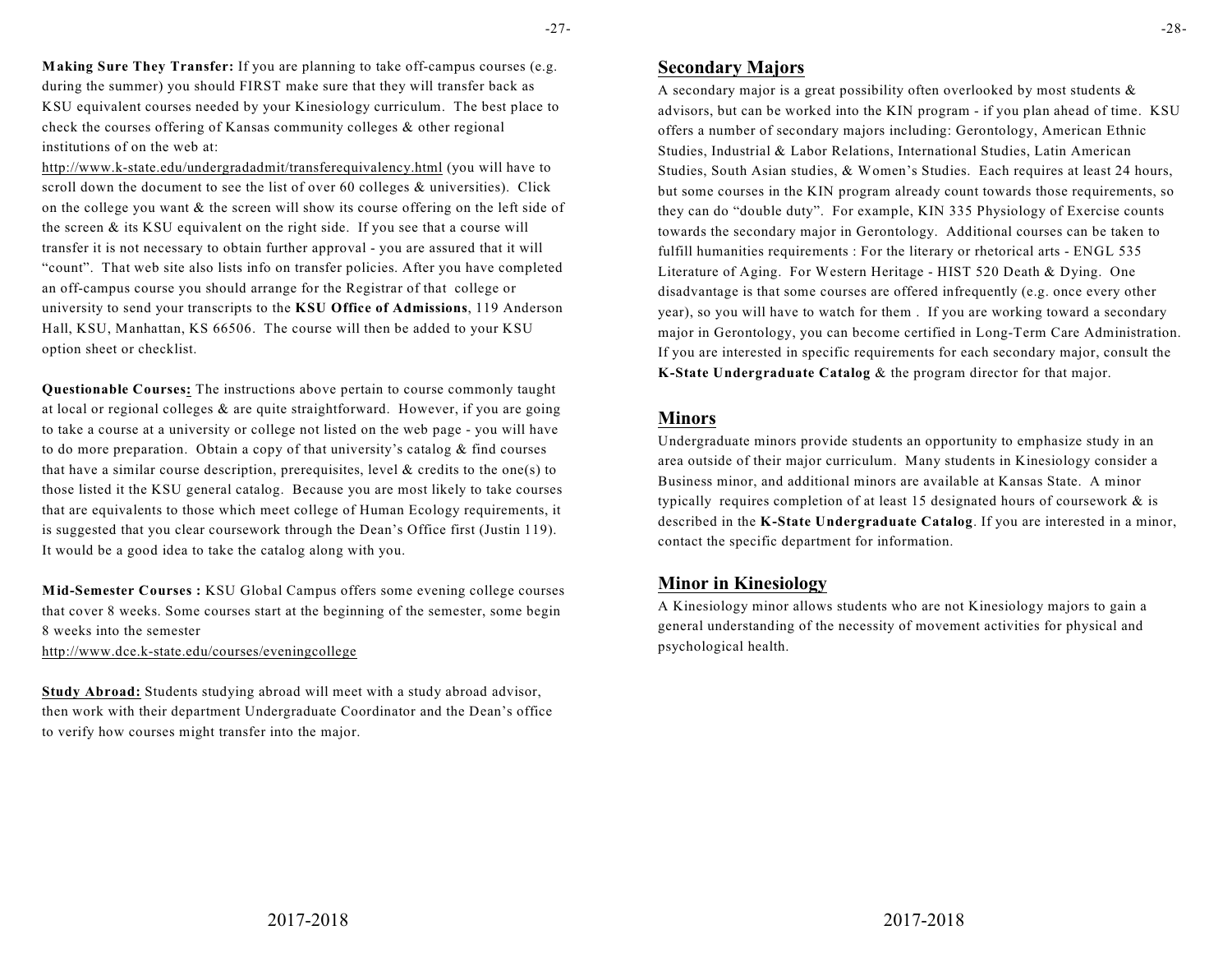**Career Center** You are encouraged to look at job listings early - even your very first year at KSU so that you can see what types of jobs are available & where they are located.

The Career Center facilitates the career readiness of all students throughout the K-State community. The Career Center offers an extensive career library, free assessments for exploring major/careers, job search training, career advising, employer connections, and a staff dedicated to assisting students in the career development process.

# **Grades**

KSU requires you to maintain at least a 2.0 cumulative GPA to remain above probation. A minimum grade of "C"  $\&$  GPA of 2.2 are required for all Kinesiology courses meeting degree requirements. However, higher grades are likely to expand your opportunities & make you more attractive to graduate schools, professional schools & prospective employers. High grades are also a criterion for obtaining most scholarships which some student rely on to help defray costs. Academic probation and dismissal policies can be found in the Undergraduate Handbook at http://catalog.k-state.edu/content.php?catoid=13&navoid=1410

# **Graduation Check**

You should receive a Graduation Check from the Dean's office of Human Ecology around the time when you have completed 80 to 85 college credits. The Dean's Office reviews and approves grad check forms for the College of Human Ecology. This form will list specific courses which you need to complete to earn the B.S. degree. If you need to make a substitution for any of these listed courses, you should submit course substitution forms to the Dean's office for approval BEFORE you take the course.

# **Checking your student records on KSIS**

KSIS is a very useful student access system on the web which will allow you to view (& print) your own academic information. You can change your address/phone number if you move, view your official semester schedule, see your semester grades early, & see if you owe the university money (or if they owe you money). Also, you can check your academic record at anytime relative to the requirements for graduation by selecting degree audit on the KSIS menu. You can access KSIS as soon as you have been officially admitted through the KSU Home Page.

# **Transcripts**

Information on obtaining your KSU transcripts are online at : http://www.k-state.edu/registrar/t\_v/index.html

NOTE : No one else can pick up your transcript without your written permission.

# **University Honors Program**

Exceptional students are encouraged to apply for the Kansas State Honors program described at http://www.k-state.edu/ksuhonors. This program is designed to enhance their education and provide opportunities within the university as well as the community and national levels.

Qualified students must fill out an application form (online at the site above). Once admitted, students must maintain a high level of academic achievement. The honors program is located in Fairchild Hall, rm 215. Currently the Human Ecology Honors Program Coordinator is Dr. Shawna Jordan, 119B Justin Hall, (785)-532-500, email jordan@ksu.edu

# **Graduate Study**

Students often ask about pursuing a M.S. degree after graduation. If this is even remotely a possibility you should begin EARLY, about a year ahead of time, to investigate different schools & arrange to take the Graduate Record Exam (GRE). The GRE is administered in a number of formats, you can visit the GRE website for more information.

You may wish to be considered for a teaching assistantship or research assistantship. If so, make that known in your cover letter & submit it **EARLY**. Many students miss out because they wait until the last minute. Graduate assistantships are valuable because they help defray costs & provide useful professional experience. Sometimes scholarships & fellowships are also available.

Most graduate programs have entrance requirements including a minimum GPA  $\&$ GRE exam scores. They also may have prerequisite course requirements in biology, chemistry, mathematics, nutrition, food science, or exercise science, depending on the program. If you are lacking several prerequisites, it will take you longer to finish, so be sure you check this out ahead of time.

If you plan to go on for graduate study at KSU, are a senior within two semester of graduating, & have a cumulative GPA  $\geq$  3.0 you may take up to nine graduate credits during your last two undergraduate semesters. Those graduate courses must not have been required for your undergraduate program &, ideally, should be applicable for the graduate program you are planning to attend. Some graduate students at KSU have gotten a "head start" this way & were able to finish their programs earlier than usual.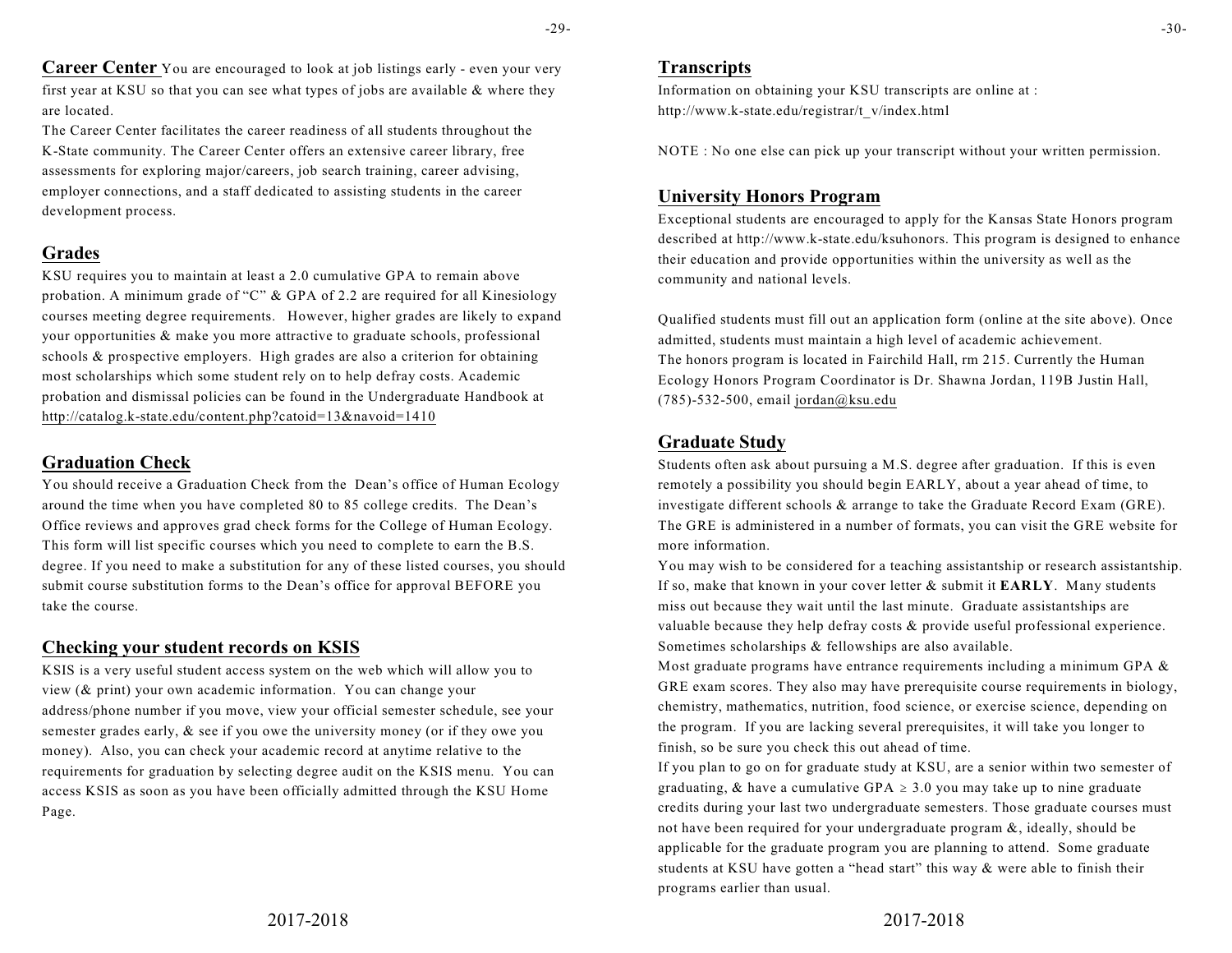# **KINESIOLOGY/PUBLIC HEALTH COMBINED BS/MS/MPH DEGREE**

The combined BS/MS program provides exceptional undergraduates with the opportunity to obtain both a bachelor of science and master of science degree in Kinesiology or Public Health in five years, a shorter time than typically required to earn a BS and MS if both degrees are earned separately. The program has two options : thesis and course work. In turn, the course work option has two tracks that permit the completion of the requirements for certification by the American College of Sports Medicine as an exercise specialist or public health physical activity specialist.

The goal of the program is to produce graduates with an in-depth understanding of the fundamentals of Kinesiology and a broad set of professional skills. The curriculum will include both coursework and laboratory research experience. Graduates will be well equipped either to seek applied professional positions or pursue advanced degrees. The advantages of the combined degree to students seeking private sector employment will be entry level positions with higher-level responsibilities, higher pay, and opportunities for more rapid advancement. The rigorous training and combined BS/MS will offer a competitive advantage in the admissions process to students interested in pursuing a PhD or professional degree.

### **ADMISSION REQUIREMENTS**

Students may apply for the concurrent BS/MS program from the second semester of the sophomore year through the second semester of the junior year (when they have accumulated 45-90 hours toward the BS degree. Students may apply during the senior year with special permission from the chair of the Kinesiology department and/or the coordinator of the Graduate Program in Kinesiology

- Students must have completed the Kinesiology core courses (Kin 220, 310, 335, 336, and 345)

- Minimum standards for regular admission and for retention in the program require a cumulative GPA of 3.0 and a GPA of 3.0 in required courses.

### **COMPUTER FACILITIES**

Students in the Kinesiology program are required to take the CIS 101 Information Technology and the following three courses: CIS 102, 103, & 104 or to take CIS 111. These will familiarize you to a variety of commonly-used software programs. Students find these courses very helpful in preparing resumes & written assignments. You can access these programs at several open computer laboratories on campus. They are located at Justin 325, Dickens 1, Nichols 2, & Nichols 126.

Students will have access to the University network upon admission to Kansas State University. This allows you access email, KSIS and a variety of software on K-State's public computing system. The Kansas State email address will receive all information sent out on the Kinesiology listserve. It is recommended that you use your KSU email account for only KSU activities. With the Webmail account students will also have access to Microsoft office applications as well for no charge.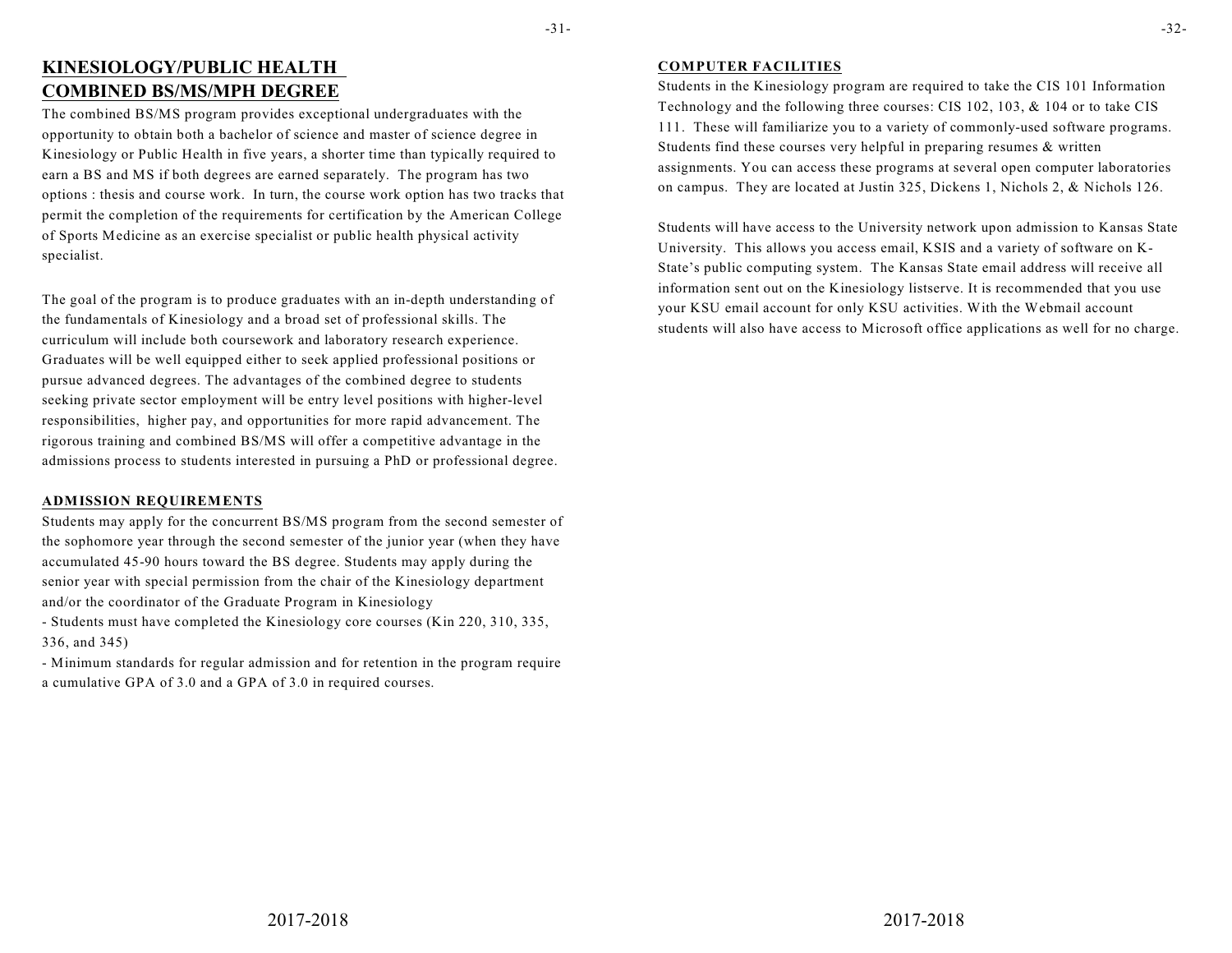-33-

# **SCHOLARSHIPS**

Several scholarships for continuing students majoring in Kinesiology are available each year. Students apply for scholarships in the Department of Kinesiology by completing a KSU on line Scholarship application and the Departmental form posted on the Kinesiology website (http://kinesiologyksu.weebly.com). This form can be found on the web at: **http://www.k-state.edu/sfa/** Financial aid, including scholarships, grants, loans & student employment, is coordinated through the KSU Office of Student Financial Assistance in Fairchild Hall 104.

Scholarships in the Department of Kinesiology will be awarded on the basis of the **following general criteria** & **additional specific criteria** as stated in the description under each scholarship or award.

- » Students must complete both the KSU scholarship & Departmental scholarship application to be eligible for consideration.
- » Applicants/nominees must be declared majors in the Department of Kinesiology.
- » No individual may be awarded the same scholarship more than once.
- Applicants/nominees must have earned a grade point average of 2.75 overall & 3.00 in their major to be eligible.
- » Applicants/nominees must enroll as a full time student for the fall semester after receiving a scholarship.
- » Applicants/nominees must have demonstrated professional activity & service. Evidence of professional activity include membership in professional organizations, participation in departmental committees, attendance at state conventions, membership in KSA, etc. Examples of service include involvement in student government, running sports clinics, involvement in organized sport programs in the community, etc.

You are also eligible to apply for additional scholarships offered by the university, professional societies, honor societies, or other sources. Several are described below. Since they change from year to year (deadline date, contact person, etc), this fact sheet just lists those that "usually" are available & where you can look for notices.

The Kinesiology department also has specific scholarships available for study abroad, research and internships.

The College of Human Ecology also awards scholarships based on academic performance to students. Information can be found on the Human Ecology website at http://www.he.k-state.edu/students/ugrad/funding/

**Study Abroad**. There are several scholarships in support of students study abroad. Contact the Office of International Programs at: **532-5990**.

**Minority & Non-Traditional Students:** If you are part of a minority group (Black, Hispanic, Asian, American Indian, or Mexican American) you should apply for the **Educational Opportunity Fund** (EOF). If you are over the age of 25, or a single parent - consider applying for the **Mary Todd Burk** scholarship. These scholarships have been available to College of Human Ecology students for the past few years, but are subject to renewal on an annual basis. If you are interested, obtain forms from the Justin Hall receptionists.

**Scholarship Search**: For \$15 you can have the KSU Office of Student Financial assistance (Fairchild 104) conduct a computerized search of appropriate scholarships for you. Ask for the **"CASHE"** search, & fill out their Student Profile Form. Do it as soon as possible - since you will have to send for applications of interest.

**Library References**: If you are ready to really dig, there are several books on scholarships in the library. Do a search using the Farrell Library Online system using "scholarships" as the subject heading. It will take time to go through the books, because scholarships are listed for ALL areas & most will not be appropriate for you.

**The Web**: The Internet contains more than 180,000 Web sites for scholarships, fellowships, grants, & student loans. The best way to find these is to use any of the search engines (e.g. Yahoo!, Excite, etc.) & select the Education category - then do a sub-search for Financial Aid. A few good specific sites are:

> Financial Aid Information Page at: **http://www.finaid.org/** CollegeNET Home Page at: **http://www.collegenet.com** FastWEB at: **http://www.fastweb.com** Student Guide at: **http://www.studentaid.ed.gov/**

Other financial aid, including loans & student employment, is coordinated through the KSU Office of Student Financial Assistance in 104 Fairchild Hall or on the web at **http://www.ksu.edu/sfa/**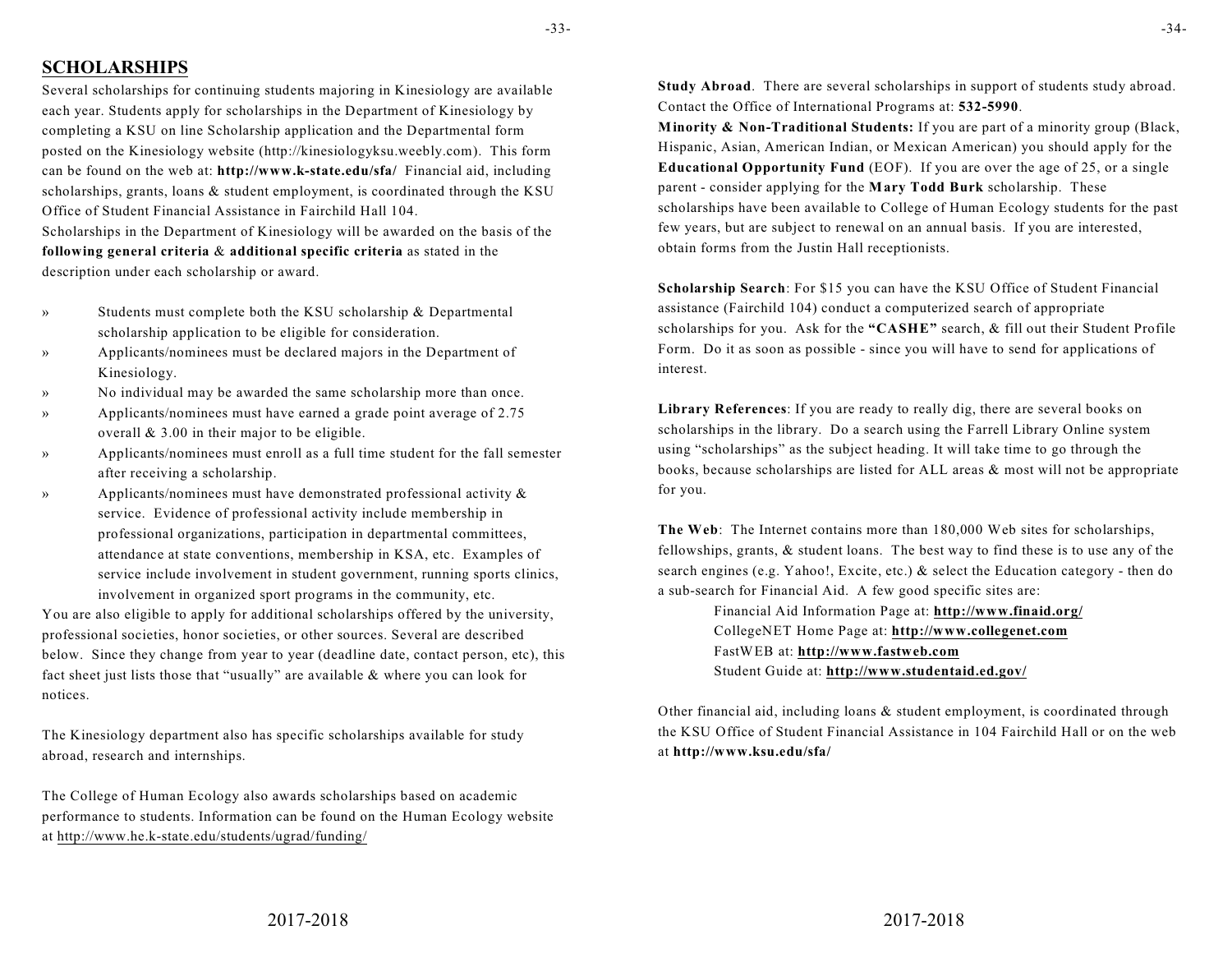# **TUTORS/ACADEMIC ASSISTANCE**

The following services may be helpful to students who need academic assistance. Please do not wait until the last minute-seek help as soon as possible.

**TUTORING.** Free tutoring is available for a variety of general courses. All students are advised to seek tutoring for courses. Information on tutoring at Kansas State can be found at http://www.k-state.edu/tutoring/

**WRITING.** "Walk-in" assistance is available in the Writing Lab, Denison 118. Contact: English Department 532-6750.

**MATH.** Graduate students & faculty staff a "help room" in Cardwell 145. Contact: Math Department 532-6750. Http://www.math.ksu.edu/main/course\_info/help/quicklist.html

**CHEMISTRY**. Your Chemistry instructor will suggest sources of help. The Chemistry help room (CB 212) offers one-on-one help for all Chemistry students. The Chemistry department has posted a list of resources online at : http://www.kstate.edu/chem/undergrad/ed-resources.html

**BIOLOGY**. Monday help sessions for BIOL 198 are announced in class.

**ACADEMIC ASSISTANCE CENTER.** The Academic Assistance Center provides individual assessment & referral to the various academic support services available at KSU. Contact: Academic Assistance Center, 101 Holton Hall, 532- 6492. Http://www.ksu.edu/aac

**STUDENT ACCESS CENTER**. The DSS office provides a wide range of accommodations and services for individuals who have physical or learning disabilities and/or attention deficit disorders. Accommodations will be made in response to specific disability.

**CAREER EXPLORATION.** Peer counselors help students explore their interests, careers & related academic programs. Contact: Career Center 148 Berney Family Welcome Center, 532-6506

**CAREER PLANNING/COUNSELING**. Students without clear goals frequently demonstrate poor academic performance. Personal counseling may help. Counselors also can assist students with concerns such as planning successfully, managing stress & developing healthy habits. **Contact: University Counseling Services, Lafene, 532-6927.**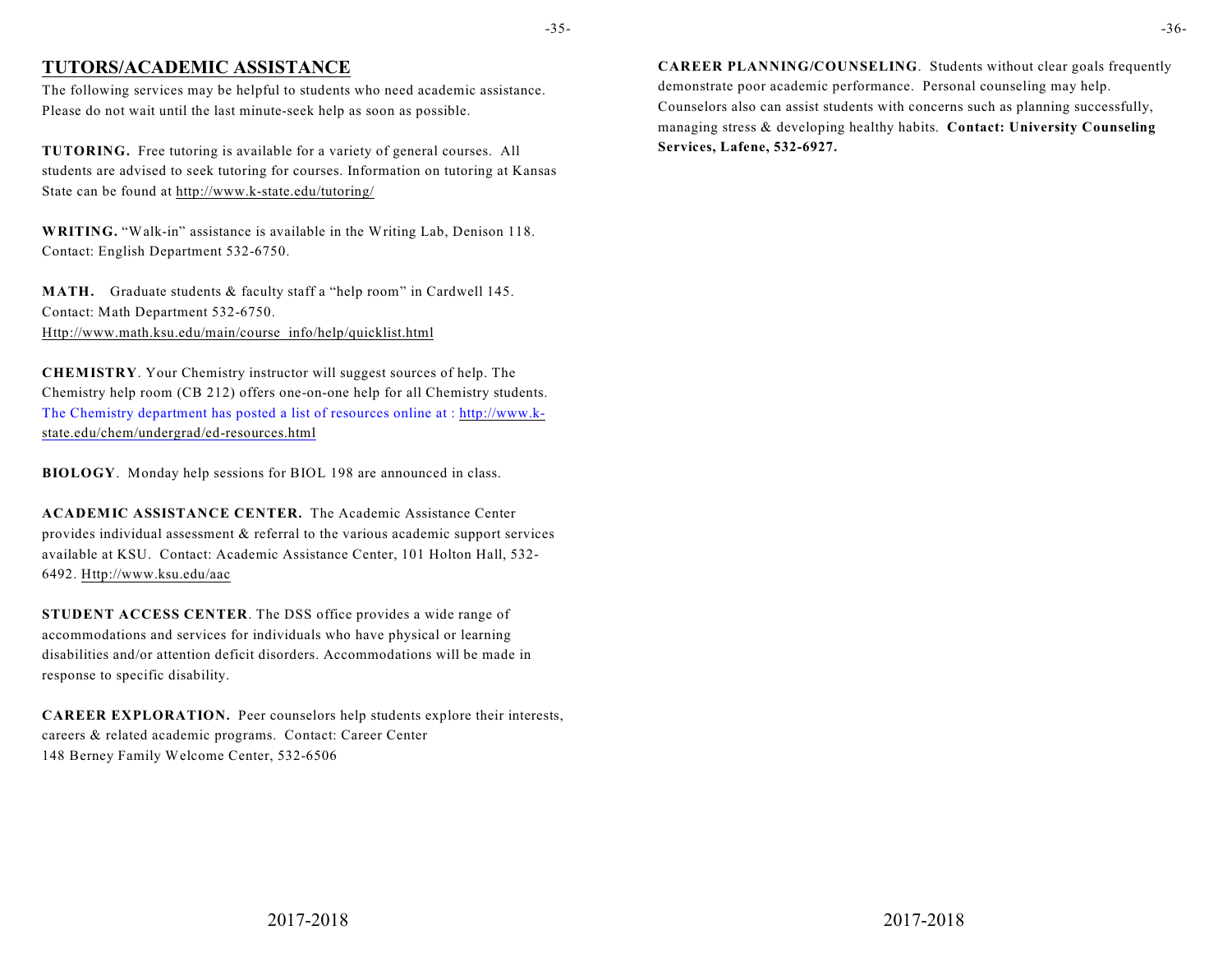-37-

# **KINESIOLOGY COURSES & THEIR PRE-REQUISITES**

(\* Denotes Core Courses)

- **\*KIN 220** Biobehavioral Bases of Physical Activity (4) . Current perspectives from the biological and behavioral domains of Kinesiology will be used to explore the significance of physical activity for optimal health. Topics include physiology of physical activity, social and behavioral epidemiology of physical activity and health, control and biomechanics of human movement. Three hours of lecture and two hours of laboratory experiences.
- **\*KIN 310** Measurement & Research Techniques in Kinesiology (4). Theory & techniques of measurement & research in the biological & behavioral aspects of Kinesiology. Pr.: C or higher in KIN 220
- **KIN 320** Motor Learning & Development (3). Issues of motor learning an development as they relate to the application of instructional techniques. Pr.: PSYCH 110
- **KIN 330** Biomechanics (3). Mechanical & anatomical aspects of overt human movement. Kinematic & kinetic principles applied to the analysis of human movement. Two hours lecture & two hours lab a week. Pr.: C or better in KIN 220 and a C or better in either KIN 360, BIOL 340, or 8 hours of Anatomy and Physiology transfer credit.
- **\*KIN 335** Physiology of Exercise (4) . The responses of the human body to exercise. Emphasis will be placed on understanding the structure-function relationships of the respiratory, cardiovascular & muscular systems & how their function is integrated to support the dynamics of muscular contraction. Limitations to exercise performance will be examined in health & disease & the adaptability of the human body to physiological (i.e., exercise training) & environmental (e.g., hypoxia) stressors will be examined. Four hours lecture per week. Pr.: C or better in either KIN 360, BIOL 340, or 8 hours of Anatomy and Physiology transfer credit.
- **\*KIN 336** Physiology of Exercise Lab (1) . A laboratory course to supplement the material of KIN 335. Two hours lab per week. Pr.: KIN 335 or concurrent enrollment
- **\*KIN 345** Public Health Physical Activity (5). Examination of the social and behavioral determinants of physical activity using a social ecological framework. Social ecological levels include individual, interpersonal, community, institutional and societal/policy factors. Pr : Kin 220, Psych 110, Socio 211 with a grade of C or better,
- **KIN 360** Anatomy and Physiology. (8) Anatomy and Physiology of the organ systems of the human body. Laboratory includes physiology experiments, study of anatomy from computer simulation, dissection demonstrations, Xrays and slide work. 5 hours lecture and two 3 hour lab sessions a week. Pr: Biol 198 taken at K-State with a C or better or transferred introductory biology course at a C or better.
- **KIN 380** Principles of Exercise Training (3). This course is designed to cover the application of current scientific research on program design for healthy athletes competing in any sport or physically active individuals. Contributing science include anatomy, biochemistry, biomechanics, endocrinology, nutrition, exercise physiology and psychology. Emphasis will be placed on adaptations to resistance training, plyometric training, speed/agility/speed endurance training and aerobic endurance training. Exercise Techniques, Testing and Evaluation and Program Design will also be major components of the course. Students should be prepared for strenuous physical activity. Pr: C or better in KIN 220
- **KIN 398** Topics in Kinesiology (1-3). Study of a selected topic in an area not covered in the curriculum or involving application of theory presented in a related subject core course. May repeated as topics vary.
- **KIN 399** Sophomore honors Seminar (1-3). Selected topics in Kinesiology. Open to non-majors in the honors program.
- **KIN 430** Practicum in Lifetime Sports (2) . Supervised students assist in lifetime sports classes. Four hours lab a week. Pr.: Junior standing and consent of Undergraduate Coordinator.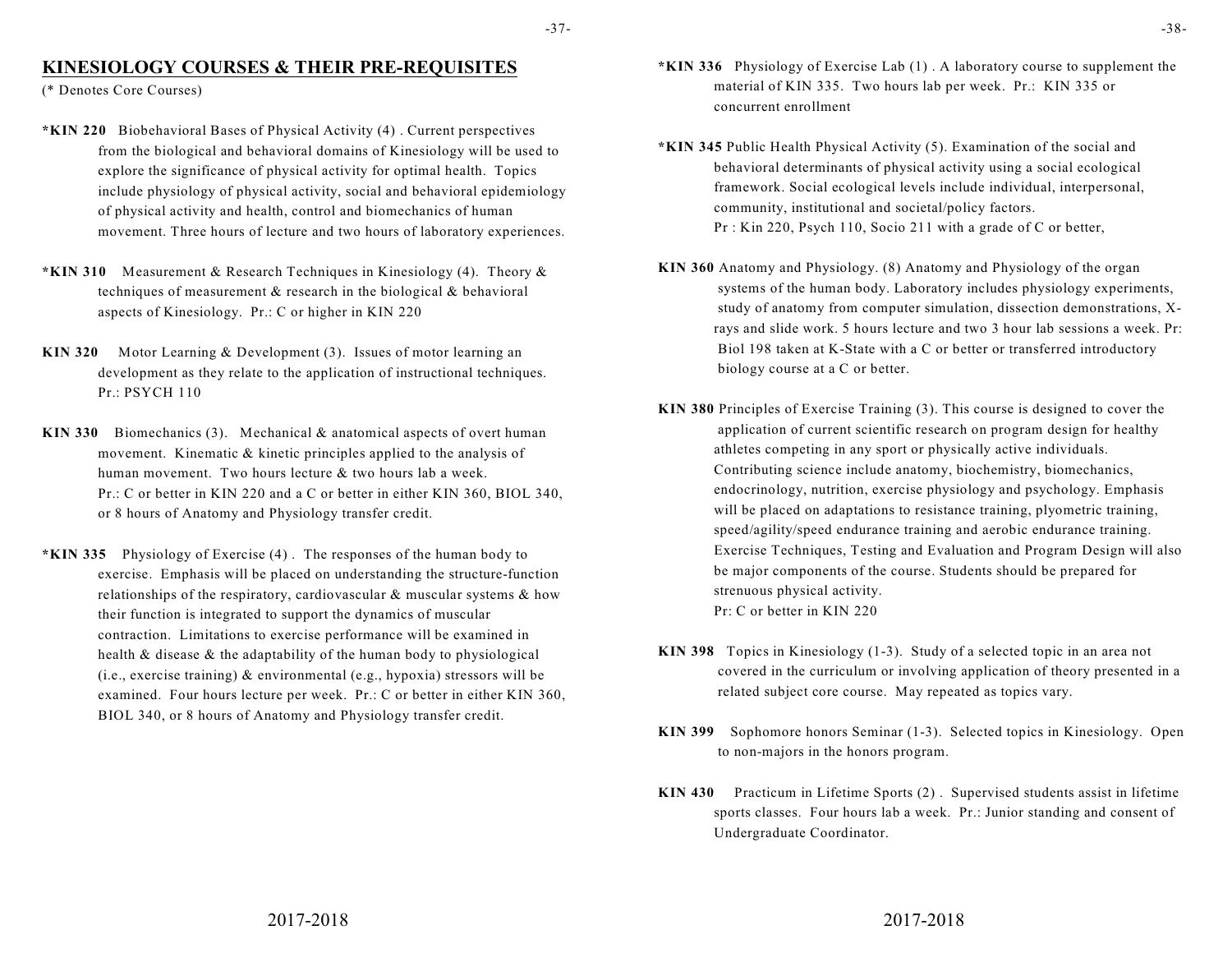- -39-
- **KIN 463** Laboratory Practicum in Kinesiology (1-2) . Supervised students assist in laboratory. Four hours lab a week. Pr. Junior standing, successful completion of lab, and consent of Undergraduate Coordinator.
- **KIN 498** Honors Tutorial in Kinesiology (1-3) I, II. Individually directed research in physical education, normally as a preliminary to writing a senior honors thesis. May be repeated once to a total of three hours. Pr.: Sophomore standing, membership in the honors program of the college of Human Ecology, & permission of instructor.
- **KIN 499** Honors Project. (3). Open only to Human Ecology students who are active members of the University Honors program. Pr: Membership in Human Ecology Honors program.
- **KIN 520** Practicum in Exercise Science (1-3) . Practical experiences in the fitness setting such as observation & participation, exercise testing & prescription, exercise leadership, record keeping, & program management. Pr.: Instructor consent.
- **KIN 521** Practicum in Public Health/Physical Activity (1-3). Practical experiences in the public health setting such as observation and participation in public health physical activity program planning and evaluation. Pr: C or better in both KIN 310 and 345 and instructor consent.
- **KIN 591** Psychology of Exercise & Sport Injury. (3) Intersession only. Underlying effects, treatment of psychological consequences, and physical trauma of exercise and sport injury. Topics include the impact of injury on exercise behavior, the athlete at risk, behavioral risk factors, injury assessment, treatment of injury, and psychological factors addressed by the sports medicine team. Pr.: C or better in KIN 310 and KIN 345
- **KIN 592** Personality in Sport and Exercise. (3) Intersession only. The role of personality in sport, sport performance and exercise behavior. Theories relevant to sport and exercise personality will be examined to provide a theoretical framework for understanding and applying research. Assessment instruments and relevant research will be examined and critiqued. Pr.: Grade of C or higher in KIN 310 and KIN 345
- **KIN 594** Sport and Exercise Psychology. (3). This course is designed to introduce the student to the basic psychological principles related to sport and exercise behavior and performance. Factors that influence sport performance will be examined as will the principles related to exercise and exercise behavior**.**
- **KIN 596** Teaching Experience in Kinesiology (3). This course will be a learning experience for students supporting a faculty course. Objectives include identifying and discussing learning and teaching, leading discussions, and providing assistance and direction to students in the course. Pr: Instructor Permission, Junior Standing, successful completion of course
- **KIN 597** Research Experience in Kinesiology (0-3). Exposure to and assisting with current research projects in a laboratory setting in Kinesiology. Pr: Consent of Undergraduate Coordinator.
- **KIN 598** Topics in Kinesiology (1-3). Study of a selected topic in Kinesiology involving either an in-depth study or application of theory presented in a related core course. Maybe repeated as topic varies. Pr.: Related core course.
- **KIN 599** Independent Studies in Kinesiology (1-3) . Selected topics in Kinesiology. Maximum of 3 hours applicable toward a degree. Pr.: Consent of undergraduate coordinator.
- **KIN 600** Interpersonal Aspects of Physical Activity (3). An examination of theory and research related to interpersonal aspects of physical activity. Topics will include: social networks, social support, social influence, cohesion, and intervention strategies that target interpersonal factors to increase and maintain physical activity participation. Pr.: a grade of C or higher in KIN 310 and KIN 345
- **KIN 601** Cardiorespiratory Exercise & Physiology (3) . An examination of the structure & function of the respiratory system & the manner in which oxygen passes from the atmosphere to its site of utilization in the mitochondria. Exercise & environmental stresses will form the basis for examining the capacity, plasticity, & limitations to respiratory function. Pr.: a grade of C or higher in KIN 310 & KIN 335.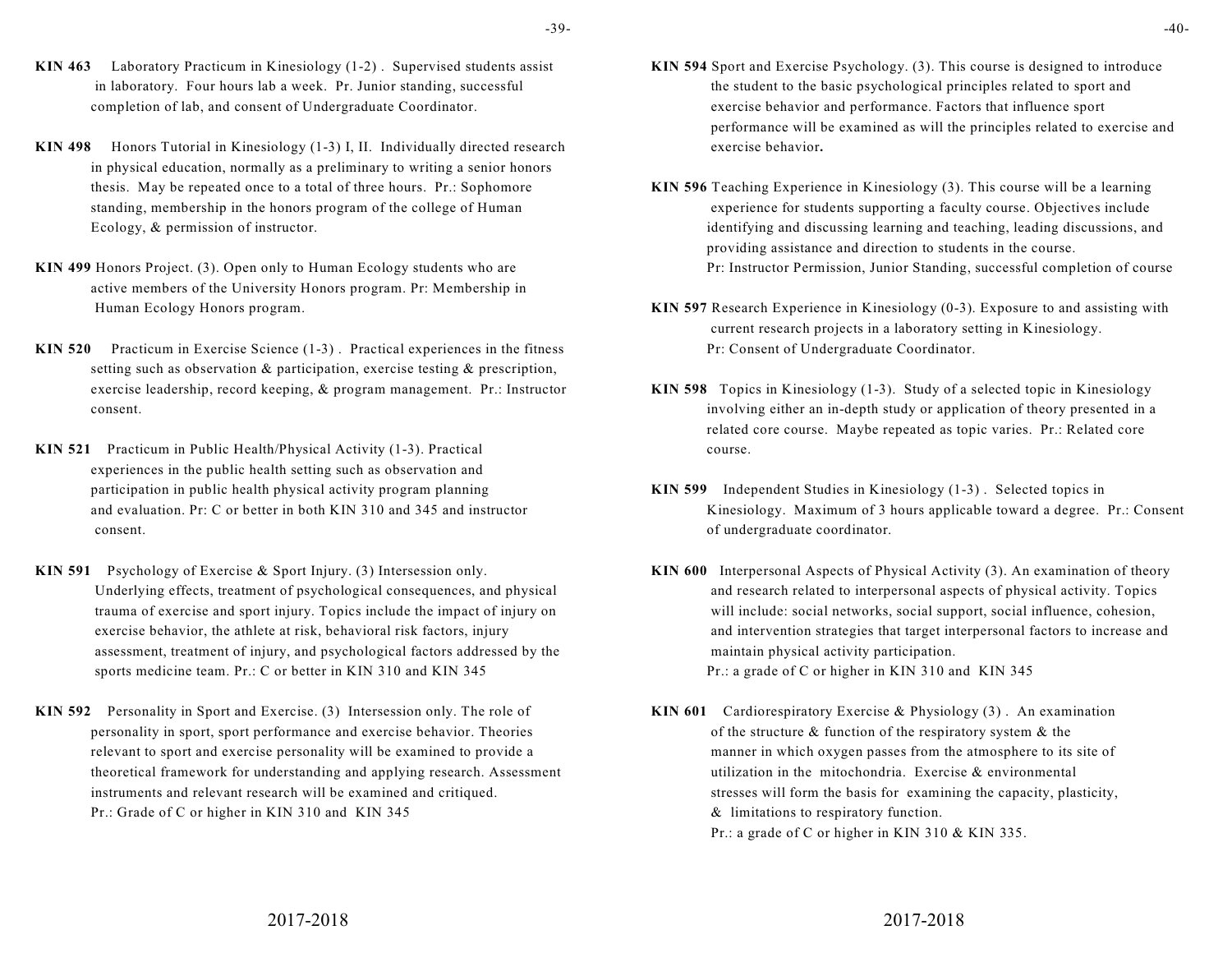-41-

- **KIN 602** Social Structural Determinants of Physical Activity (3). An examination of how social structural determinants impact participation in physical activity. Topics include: social class, race and ethnicity, gender, sexual orientation, family, education, and work. Promising physical activity intervention strategies are also discussed. Pr.: a grade of C or higher in KIN 310 and KIN345
- **KIN 603** Cardiovascular Exercise Physiology (3) . Study of the structure and function of the cardiovascular system as it pertains to acute and chronic exercise. Topics include the control of blood pressure, vascular volume, and blood flow during orthostasis and exercise. . Pr.: a grade of C or higher in KIN 310 and KIN 335.
- **KIN 605** Topics in the Biological Basis of Kinesiology (1-3). Study of a selected topic in the biological basis of Kinesiology involving either an in-depth study or application of theory presented in a related course area. Pr.: a grade of C or higher in KIN 310 and KIN 335
- **KIN 606** Topics in the Behavioral Basis of Kinesiology (1-3). Study of a selected topic in the behavioral basis of Kinesiology involving either an in-depth study or application of theory presented in a related course area. Pr.: a grade of C or higher in KIN 310 & KIN 345
- **KIN 607** Muscle Exercise Physiology (3) . Study of the subcellular, cellular & tissue structure of skeletal muscle & the relationship of these structural characteristics to the functioning of the muscle. The energy pathways available to the muscle to support the various functions; & the mechanisms underlying changes in exercise tolerance which accompany exercise training & detraining, & diseases which affect skeletal muscle will be examined. Pr.: a grade of C or higher in KIN 310 and KIN 335
- **KIN 609.** Environmental Physiology(3). Study of the physiological adaptations to acute and chronic challenges imposed by the environment. Topics will focus on how different physiological systems respond to different environmental stressors (heat, cold, deep sea diving, high altitude) Pr: Grade of C or higher in KIN 310 and KIN 335.
- **KIN 610.** Program Planning and Evaluation(3). Theories and models and the stages and activities of planning, implementing, and evaluating health promotion programs.

Pr.: C or better in both KIN 310 and KIN 345

### -42-

**KIN 611** Neurological Exercise Physiology (3). Study of the structure and function of the nervous system as it pertains to exercise. Particular emphasis is placed on the mechanisms evoking changes in the autonomic nervous system during exercise including feed-forward and feedback neural control signals. The effects of disease and exercise training on those neural control signals are discussed.

Pr: C or better in both KIN 310 and KIN 335

- **KIN 612.** Policy, Built Environment and Physical Activity (3). Examination of the characteristics of active living policies and neighborhood/community design that contribute to improved health. Pr.: C or better in both KIN 310 and KIN 345
- **KIN 614** Physical Activity Behavior Settings: Youth Sport to Senior Centers. (3) This course is a study of key physical activity behavior settings across lifespan development. Topics include observation of social and physical environmental variables, surveillance of physical activity in behavior settings, motivational theory and responses, setting interventions and developmental outcomes, and intervention evaluation methods. Pr: A grade of C or higher in Kin 310 and 345.
- **KIN 615** Cardiorespiratory/Comparative Physiology (3). This course seeks to fulfill the following objectives: (1) To provide the student with an awareness and mechanistic understanding of the effects of physical activity on humans and animals and the concept of homeostasis. (2) Foster an understanding of the integrative nature of kinesiology/physiology by considering the relationships among different systems and their response to stress in humans and animal species in health and disease. Focus is brought to bear in particular on the pulmonary, cardiovascular and muscle systems. Chronic and acute adaptations to special environments and physical stress ar considered and the students are asked to consider the the different systems are controlled in health and disease. This course is recommended for pre-med students, biology and physiology majors, aspiring scientists in physiology and/or medicine and those interested in a career in health and human services. Pr: C or better in both KIN 310 and 335.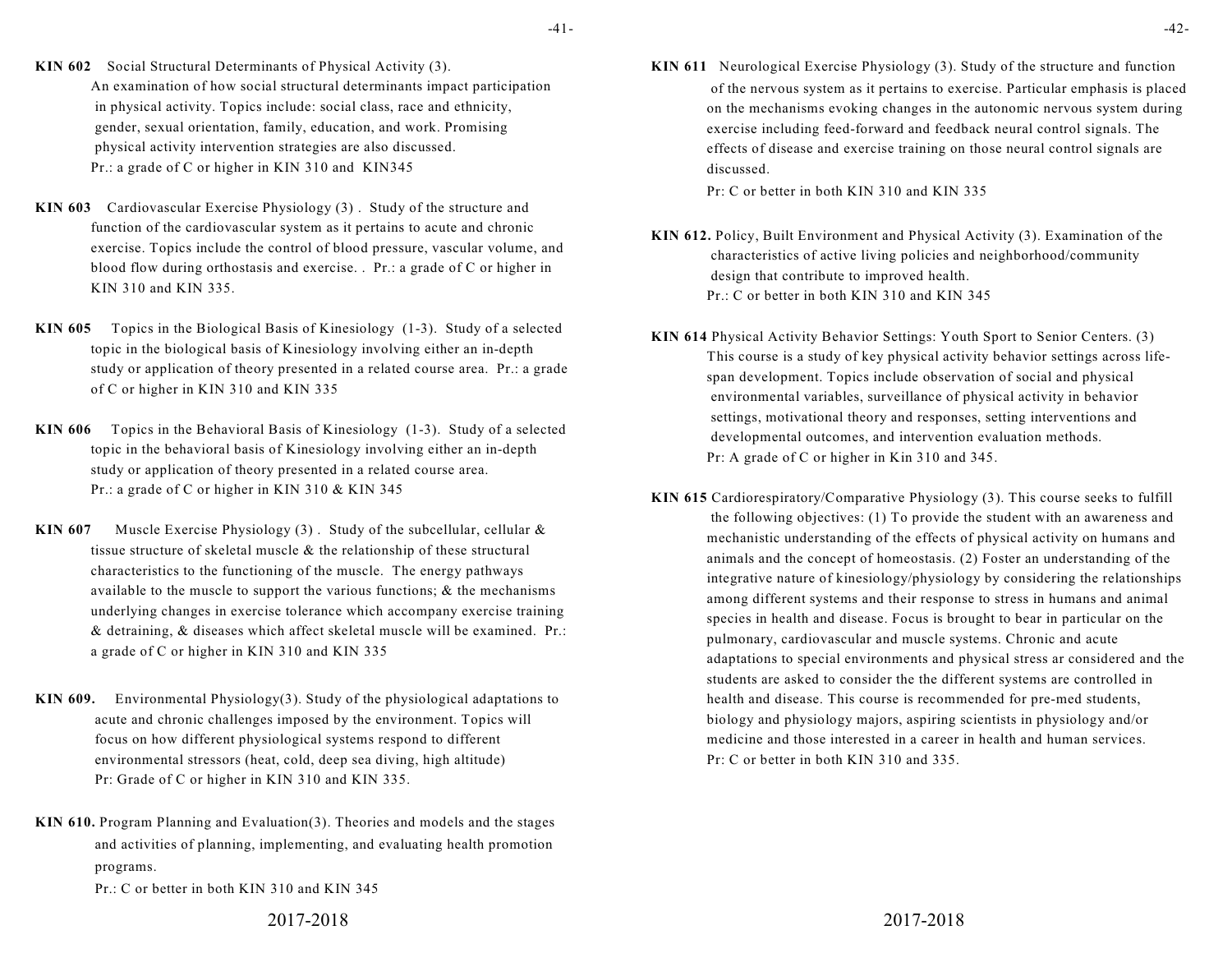-43-

**KIN 617** Signaling Pathways in Physiology (3).

Current concepts of biological signaling transduction and its role in controlling genes expression and protein synthesis involved in exercise adaptation, including resistance and endurance exercise, and disease states, including cardiovascular disease and cancer. This course seeks to fulfill the following objectives: (1) To train students to understand the molecular and cellular signaling mechanisms associated with changes in skeletal and cardiac muscle mass, cardiac function, and endothelial function change in response to exercise and disease. (2) Foster an understanding of the correlation of 'macro-level' concepts like muscle hypertrophy to 'microlevel' concepts such as mTOR signaling with the goal of understanding the role cell signaling plays in mediating chronic adaptation. This course is recommended for pre-med students, pre-physical therapy students, biology and physiology majors, and those interested in a career in health and human services. This course will cover concepts that are of emphasis of the MCAT exam.

Pr: C or better in both KIN 310 and KIN 335

- **KIN 625** Exercise Testing & Prescription (3). Benefits and risks of exercise testing and prescription with healthy populations, individuals at risk, and patients with cardiovascular and metabolic diseases. Includes experiences with exercise test technology and methods of exercise prescription.Two hours recitation & two hours lab a week. Pr.: C or better in both KIN 310 and 335, CPR, and First Aid.
- **KIN 635** Nutrition & Exercise (3) I. The interrelationship between diet, nutrition, end exercise. Topics covered include physical fitness, weight control, nutrient metabolism during exercise, & athletic performance.
	- Pr. : HN 132 or HN 400 and a grade of C or higher in Kin 310 and 335
- **KIN 650** Development of Motor Control (3). A multi-level analysis of the neurophysiological activation of muscle, reflexes, sensory integration during movement, & theories of voluntary movement. Two hours lecture & two hours lab a week. Pr. C or better in both KIN 310 and either BIOL 340, KIN 360 or 8 hours of Anatomy and Physiology

**KIN 655** Individual Physical Activity Promotion (3). An in-depth study of individuallevel influences on physical activity and strategies to promote physical activity among individuals. Pr.: a grade of C or higher in KIN 310 & KIN 345

- **KIN 657** Therapeutic Use of Exercise in the Treatment of Disease (3) . Analysis of pathophysiology associated with a number of different diseases & the impact on exercise performance as well as the use of exercise as a therapeutic modality. Pr.: a grade of C or higher in Kin 310 and Kin 335.
- **KIN 792** Health-Fitness Instructor Internship (6-8) . Supervised field experience in settings such as Hospital Wellness Centers, YMCA, YWCA, municipal recreation agency, or industrial fitness agency. May be completed with a half-time assignment for 12-16 weeks or a full-time assignment for 6-8 weeks. Pr.: Consent of Instructor
- **KIN 793** Internship Public Health/Physical Activity (1-8). Supervised field experience in settings such as public health departments, foundations, government offices, or research programs. Pr: KIN 345, 346, 521, 655.
- **KIN 796** Topics in Exercise Physiology (3). Selected topics in exercise physiology involving either greater in-depth study, or application of theory presented in a related course. Pr: C or better in KIN 310 and KIN 335 and consent of instructor.
- **KIN 797** Topics in Public Health Physical Activity Behavior (3). Selected topics in public health behavior involving either greater in-depth study, or application of theory presented in a related course. Pr: C or better in both KIN 310 and 345 and consent of instructor.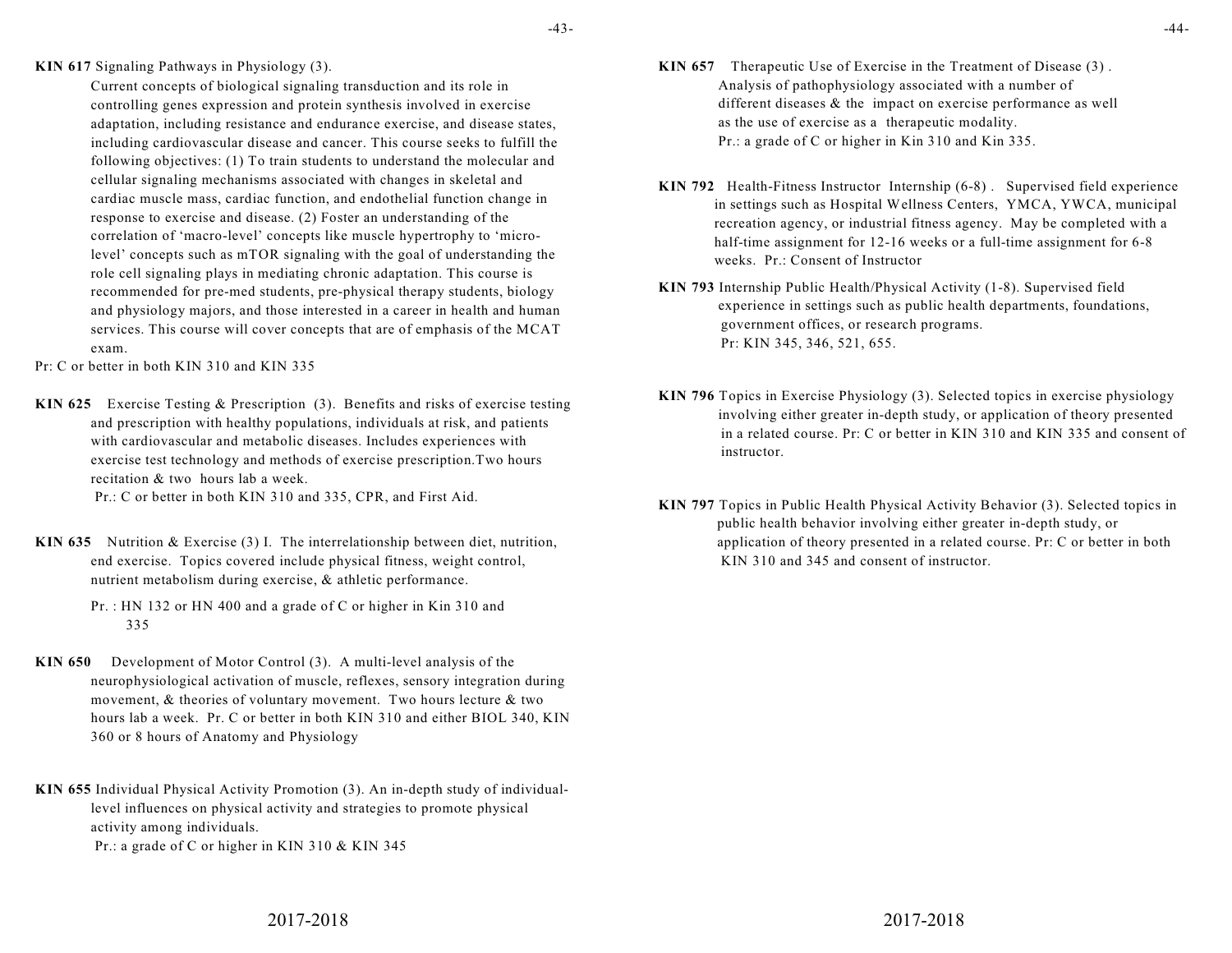# **YOUR LAST YEAR - CHECKLIST**

This section is written for Kinesiology students who are preparing for the final semester of undergraduate education.

- You must file an APPLICATION FOR GRADUATION through KSIS to formally graduate. This is required to be completed within the first few weeks of the semester you are planning to graduate. Deadlines are listed in the KSU Academic Calendar

- Commencement Ceremony : you are not required to go through the commencement ceremony to receive your degree (although you must still submit the application for graduation). This is a major accomplishment and you should give strong consideration to participating.

- Walk Through : Prospective summer (August) graduates may participate in May Commencement immediately preceding the summer term in which degree requirements will be completed, or may participate in the December Commencement immediately following the summer term in which degree requirements were completed. To be considered a prospective summer graduate, students must present a feasible plan for enrollment in no more than nine credit hours or a standard internship to complete final degree requirements for summer graduation. Interested students should contact the Dean's office (532-5500) for additional application information.

- Honors Student : if you are an Honors student, complete the Honors Program requirement.

- Finish incompletes and take care of any holds.

- University policy states that 20 of your last 30 hours must be taken as K-State resident hours. If you take off-campus courses, it is your responsibility to make sure that Kansas State receives the transcripts prior to completion of your program.

- Prepare a resume: This is a good idea early in your career. You are strongly encouraged to attend job and professional fairs sponsored by Career Employment Services during your Junior and Senior year.

- Job search : if you plan to seek a job, attend workshops on resume writing, interview skills, and job search strategies sponsored by CES.

- Take the GRE exam : if you are planning on attending a graduate school, you can get information on the GRE at *www.ets.org/gre*

### **KINESIOLOGY COURSE OFFERING GUIDE**

- **Code:**  $A =$  the course is offered in this semester
	- **N =** the course is never offered in this semester
	- $X =$  the course is offered on sufficient demand in this semester or on scheduling

| Course#        | <b>Course Title</b>               | Fall         | <b>Spring</b> | Sum |
|----------------|-----------------------------------|--------------|---------------|-----|
| <b>KIN 220</b> | Biobehavioral Bases of PA         | А            | А             | Χ   |
| KIN 310        | Measr/Res/Kines                   | A            | A             | X   |
| <b>KIN 320</b> | Motor Learning & Devel            | X            | X             | X   |
| KIN 330        | <b>Biomechanics</b>               | A            | $\mathsf{A}$  | X   |
| KIN 335        | Physiology of Exercise            | А            | A             | X   |
| <b>KIN 336</b> | Physiology of Exercise Lab        | A            | A             | X   |
| KIN 345        | Physical Activity/Public Health   | A            | A             | X   |
| <b>KIN 360</b> | Anatomy and Physiology            | A            | A             | X   |
| KIN 380        | Principles of Exercise Training   | A            | A             | A   |
| KIN 398        | Topics in Kinesiology             | X            | X             | N   |
| KIN 399        | Soph. Honors Seminar              | X            | X             | N   |
| <b>KIN 430</b> | Practicum in Lifetime Sports      | А            | A             | N   |
| KIN 463        | Lab Prac. in Kinesiology          | A            | $\mathbf{A}$  | N   |
| KIN 498        | Honors Tutorial in Kines          | X            | X             | N   |
| KIN 499        | Honors project                    | X            | X             | N   |
| KIN 520        | Practicum in Exercise Science     | A            | A             | A   |
| <b>KIN 521</b> | Practicum in Public H/Phys Act    | $\mathsf{A}$ | A             | A   |
| KIN 591        | Psych of Exercise & Sport Injury  | X            | X             | X   |
| <b>KIN 592</b> | Personality & Sports & Exercise   | X            | X             | X   |
| KIN 594        | Sport and Exercise Psychology     | N            | A             | X   |
| <b>KIN 596</b> | Teaching Exp in Kinesiology       | A            | A             | A   |
| KIN 597        | Research Experience in Kin        | A            | A             | A   |
| KIN 598        | Topics in Kinesiology             | X            | X             | N   |
| KIN 599        | Independent Studies Kines         | A            | A             | A   |
| KIN 600        | Interpersonal Aspects of PA       | N            | A             | X   |
| KIN 601        | Cardiorespiratory Ex. Phys        | N            | A             | X   |
| KIN 602        | Social Structural Determinants PA | A            | N             | N   |
| KIN 603        | Cardiovascular Ex. Phys.          | A            | X             | X   |
| KIN 604        | Exercise & Mental Health          | N            | X             | N   |
| KIN 605        | Topics of Bio Basis of Kin        | X            | X             | X   |
| KIN 606        | Topics Behave Basis of Kin        | X            | X             | X   |
| KIN 607        | Muscle Exercise Physiology        | $\mathsf{A}$ | N             | N   |
| KIN 609        | <b>Environmental Physiology</b>   | N            | X             | N   |